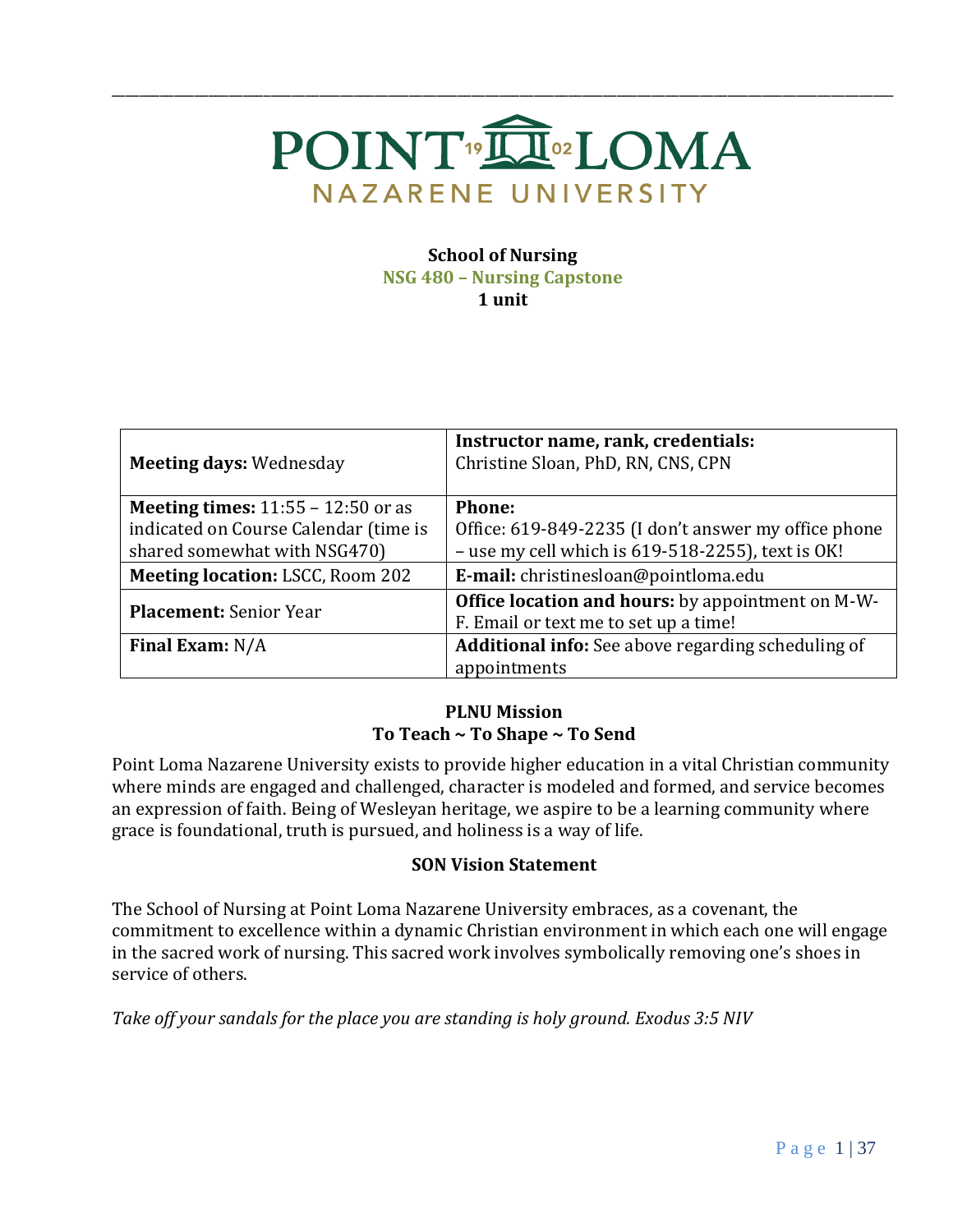#### **SON Mission Statement**

The School of Nursing at Point Loma Nazarene University exists to support the university Wesleyan mission and to provide an interdisciplinary learning program of excellence. Graduates of the SON are distinctly identified by grace, truth and holiness, serving others after the example of Christ, as they are sent to fulfill their calling as professional nurses.

*So He got up from the meal, took off His outer clothing, and wrapped a towel around His waist. After that, He poured water into a basin and began to wash His disciple's feet, drying them with a towel that was wrapped around Him. John 13: 4-5 NIV* 

*Now that I, your Lord and Teacher, have washed your feet, you also should wash one another's feet. I have set you an example that you should do as I have done for you. John 13: 14-15 NIV* 

Faculty reserves the right to make necessary schedule changes to the syllabus as the semester progresses.

Every attempt will be made to minimize the inconvenience to the student in the event of a change to the syllabus. Students will be notified of changes via eClass announcement section, with accompanying email notification, in a timely manner.

#### **COURSE DESCRIPTION**

Course Number: NSG480 Course Name: Nursing Capstone

Analysis and synthesis of transitional concepts, topics, and issues for students assuming a professional nursing role.

Prerequisite(s): Senior standing in Nursing program. Corequisite(s): [NSG 481](http://catalog.pointloma.edu/preview_program.php?catoid=10&poid=536&returnto=1006#tt5372) and [NSG 470](http://catalog.pointloma.edu/preview_program.php?catoid=10&poid=536&returnto=1006#tt1502)

Note: A minimum grade of "C" must be achieved in all co-requisite courses in order to progress in the program.

#### **PROGRAM VALUES & COURSE LEARNING OUTCOMES**

Upon completion of this program, students will be able to achieve

- Program Learning Outcomes (blue) this is a capstone course Program Learning Outcomes serve as Course Learning Outcomes.
- 2008 American Association of Colleges of Nursing: The Essentials of Baccalaureate Education for Professional Nursing Practice (BSN Essentials)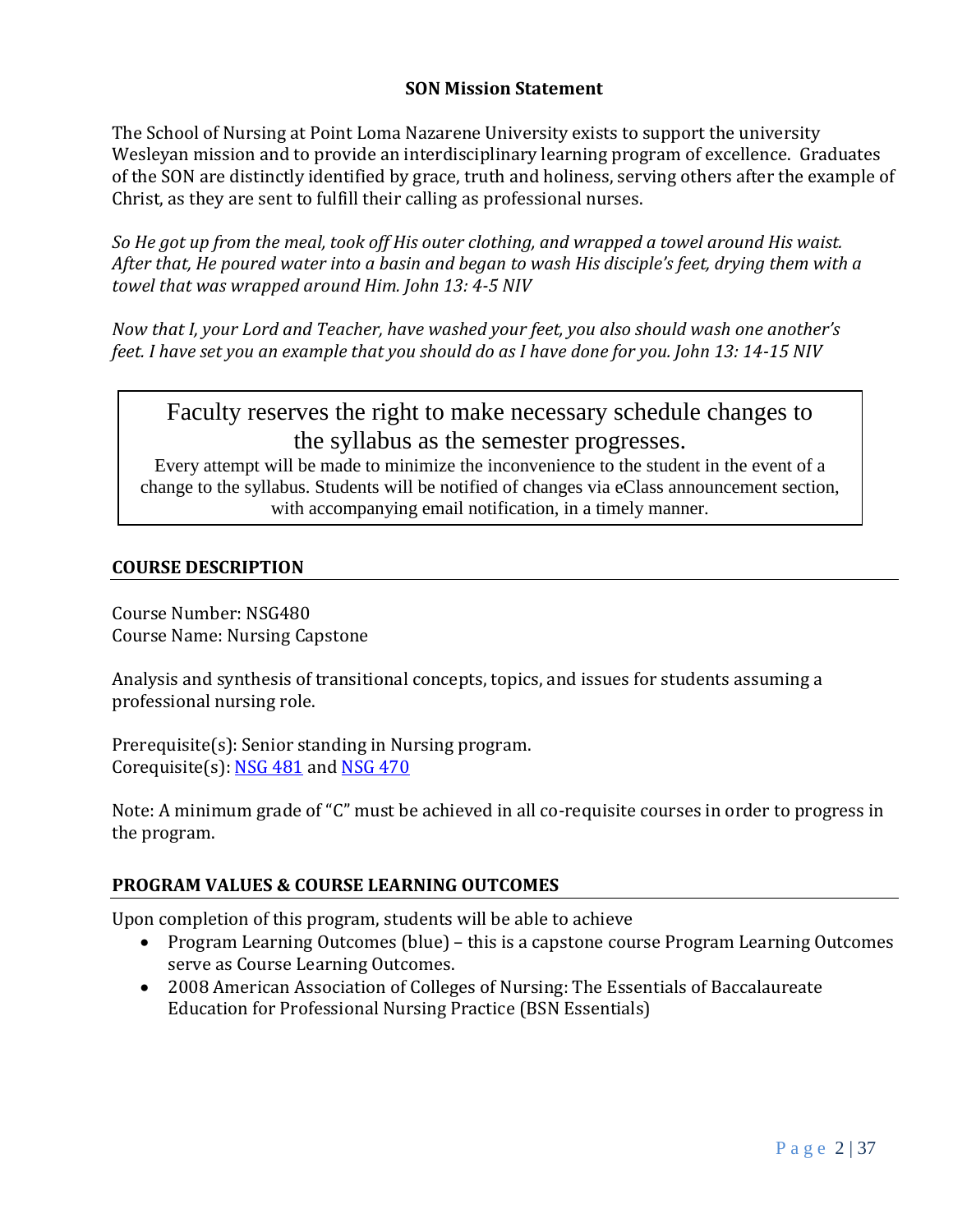#### **School of Nursing Program Values & PLOs**

**I. INQUIRING Faithfully: Student will demonstrate knowledge, skill and behavior of the evidence-based practice of nursing which integrates growth in reasoning, analysis, decision-making and the application of theory with the goal of advocating for others and/or self. This includes holistic nursing skills and the nursing process.**

- A. Initiate dialogue regarding current practice to improve healthcare BSN Essentials II, III, IV, VI, IX
- B. Demonstrate use of evidence-based practices as an advocate for self and others BSN Essentials III, IV, VI, IX
- C. Promotes positive client outcomes using evidence-based data BSN Essentials II, III, IV, VI, IX
- D. Provide holistic care by considering all of the client needs (e.g. physical, psychosocial, spiritual, environmental) including family in a multicultural community BSN Essentials I, III, IV, VI, VII, VIII, IX
- E. Engage in self-care practices that facilitates optimal care of clients BSN Essentials I, V, VI, IX

#### **School of Nursing Program Values & PLOs**

## **II. CARING Faithfully: The student will embrace a calling to the ministry of compassionate care for all people in response to God's grace, which aims to foster optimal health and bring comfort in suffering and death.**

- A. Demonstrate compassionate care to all people while mirroring Christ's love for all BSN Essentials IV, VI, VII, IX
- B. Partner with the community to establish a trusting relationship BSN Essentials II.VI, VII, IX
- C. Demonstrate ethics and values consistent with the practice of professional nursing BSN Essentials V, VI, VII, VIII, IX

#### **School of Nursing Program Values & PLOs**

**III. COMMUNICATING Faithfully: The student will actively engage in the dynamic interactive process that is intrapersonal and interpersonal with the goal of advocating for others and/or self. This includes effective, culturally appropriate communication conveys information, thoughts, actions and feelings through the use of verbal and nonverbal skills.**

- A. Engage in active listening to promote therapeutic relationships BSN Essentials II, III, IV, VI, VII, IX
- B. Demonstrate effective verbal and nonverbal communication skills to provide patient care
	- BSN Essentials II, III, IV, VI, VII, IX
- C. Dialogues with members of the healthcare team, including the patient to facilitate positive patient outcomes
	- BSN Essentials II, III, IV, VI, VII, IX
- D. Advocate for patients/families and self BSN Essentials V, VI, VII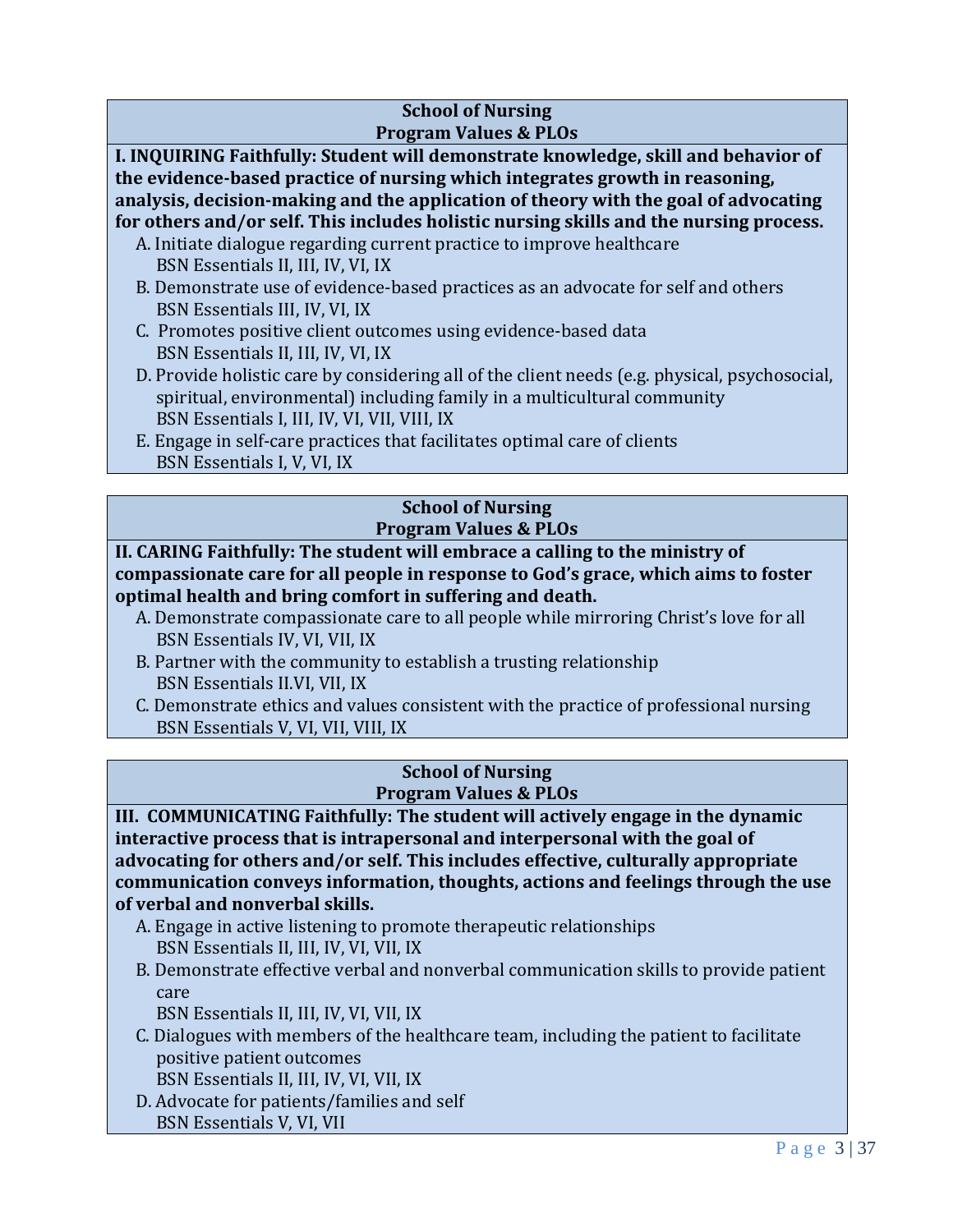## E. Implements patient care while revering the diversity of patients, families and Communities

BSN Essentials II, III, V, VI, VII, IX

#### **School of Nursing Program Values & PLOs**

**IV. FOLLOWING Faithfully: Defined as claiming the challenge from Florence Nightingale that nursing is a "divine imposed duty of ordinary work." The nursing student will integrate the ordinary work by complying with and adhering to regulatory and professional standards (e.g. ANA Code of Ethics, the California Board of Registered Nursing, Scope of Nursing Practice, SON Handbook). This includes taking responsibility, being accountable for all actions and treating others with respect and dignity.**

- A. Engage in a professional practice environment that promotes nursing excellence BSN Essentials I, III, IV, V, VI, VII, VIII, IX
- B. Provides patient care within the boundaries designated by regulatory agencies, professional practices and ethical standards of a Christian nurse BSN Essentials II, VI, VI, VII, VIII, IX
- C. Avail self of learning opportunities to initiate the life-long learning process BSN Essentials III, IV, V, VI, VII, VIII, IX

## **School of Nursing Program Values & PLOs**

**V. LEADING Faithfully: The student will incorporate a foundational relationship with Christ and others and embrace a willingness to serve others in the midst of life circumstances (e.g., illness, injustice, poverty). The student will role-model the need for "Sabbath Rest" as a means of personal renewal, and true care of the self, so that service to others is optimally achieved. The student will incorporate the characteristics of a servant leader including: humility, courage, forgiveness, discernment.**

- A. Provide graceful service through compassionate response to others' needs BSN Essentials II, IV, VI, VII, VIII, IX
- B. Demonstrate the principles of a servant leader as a reflection of Christ's love BSN Essentials II, IV, V, VI, VII, VIII, IX
- C. Exhibits patient advocacy that reflects sensitivity to diversity in a holistic manner. BSN Essentials II, IV, V, VI, VII, VIII, IX

## **COURSE CREDIT HOUR INFORMATION**

In the interest of providing sufficient time to accomplish the stated Course Learning Outcomes, this class meets the PLNU credit hour policy for a 1-unit class delivered over 15 weeks. Specific details about how the class meets the credit hour requirement can be provided upon request.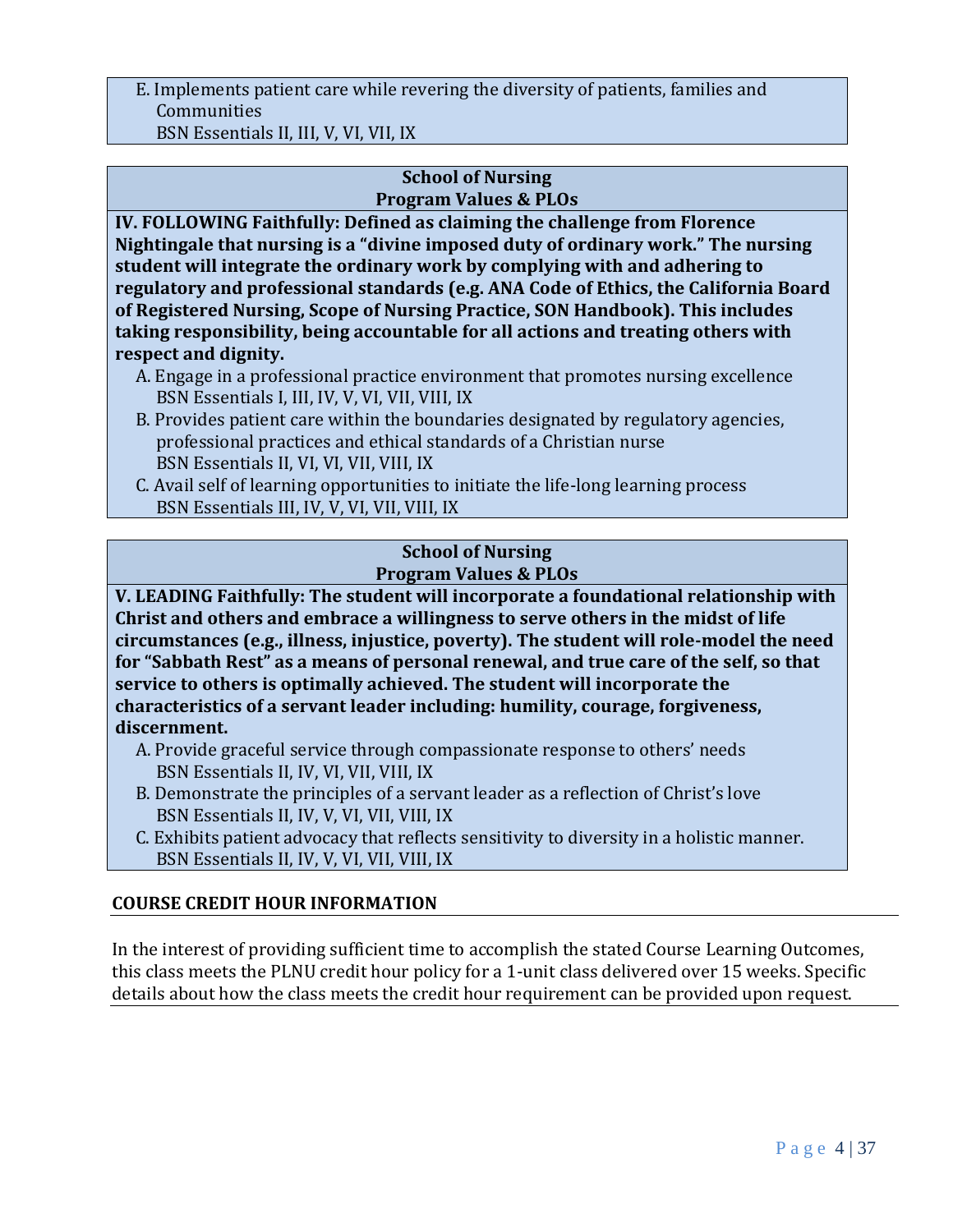## **COURSE CONTENT OUTLINE (TOPIC OUTLINE)**

- Unseen Environment class discussion
- StrengthsQuest Retake/Reflection
- Creative Project Revisited
- Tell the Story Revisited- Mock Interviews
- Transition to the RN Role

## **PLNU COPYRIGHT POLICY**

Point Loma Nazarene University, as a non-profit educational institution, is entitled by law to use materials protected by the US Copyright Act for classroom education. Any use of those materials outside the class may violate the law.

## **PLNU ACADEMIC HONESTY POLICY**

Students should demonstrate academic honesty by doing original work and by giving appropriate credit to the ideas of others. Academic dishonesty is the act of presenting information, ideas, and/or concepts as one's own when in reality they are the results of another person's creativity and effort. A faculty member who believes a situation involving academic dishonesty has been detected may assign a failing grade for that assignment or examination, or, depending on the seriousness of the offense, for the course. Faculty should follow and students may appeal using the procedure in the university Catalog. See [Academic Policies](http://catalog.pointloma.edu/content.php?catoid=18&navoid=1278) for definitions of kinds of academic dishonesty and for further policy information.

## **PLNU ACADEMIC ACCOMMODATIONS POLICY**

If you have a diagnosed disability, please contact PLNU's Disability Resource Center (DRC) within the first two weeks of class to demonstrate need and to register for accommodation by phone at 619-849- 2486 or by e-mail at [DRC@pointloma.edu.](mailto:DRC@pointloma.edu) See [Disability Resource Center](http://www.pointloma.edu/experience/offices/administrative-offices/academic-advising-office/disability-resource-center) for additional information.

## **PLNU ATTENDANCE AND PARTICIPATION POLICY**

Regular and punctual attendance at all classes is considered essential to optimum academic achievement. If the student is absent from more than 10 percent of class meetings, the faculty member can file a written report which may result in de-enrollment. If the absences exceed 20 percent, the student may be de-enrolled without notice until the university drop date or, after that date, receive the appropriate grade for their work and participation. See [Academic Policies](http://catalog.pointloma.edu/content.php?catoid=18&navoid=1278) in the Undergraduate Academic Catalog.

## **STATE AUTHORIZATION**

State authorization is a formal determination by a state that Point Loma Nazarene University is approved to conduct activities regulated by that state. In certain states outside California, Point Loma Nazarene University is not authorized to enroll online (distance education) students. If a student moves to another state after admission to the program and/or enrollment in an online course, continuation within the program and/or course will depend on whether Point Loma Nazarene University is authorized to offer distance education courses in that state. It is the student's responsibility to notify the institution of any change in his or her physical location. Refer to the map using the below link to view which states allow online (distance education) outside of California.

<https://www.pointloma.edu/offices/office-institutional-effectiveness-research/disclosures>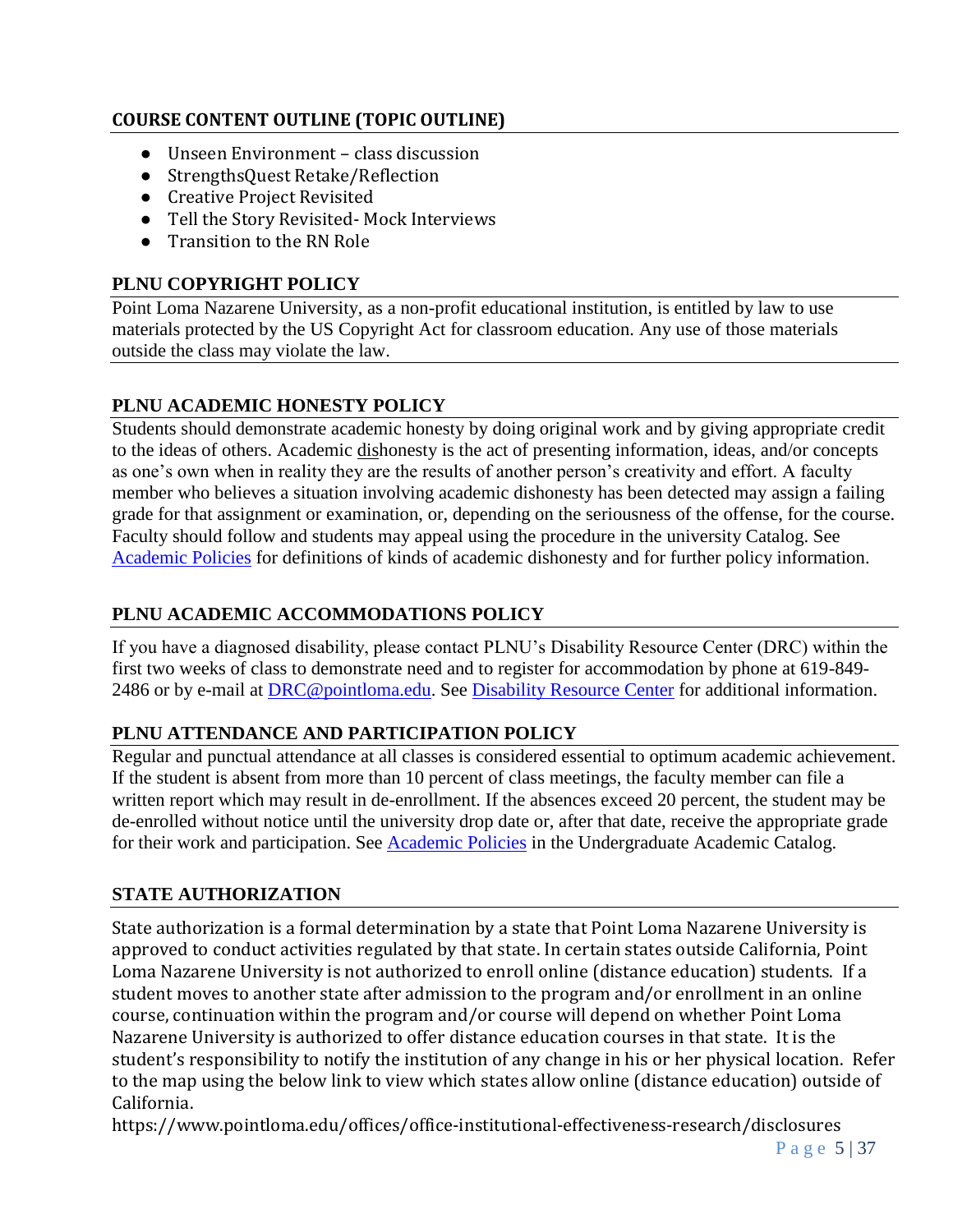#### **INCOMPLETE AND LATE ASSIGNMENTS**

All assignments must be submitted as specified by faculty, including assignments posted in Canvas. Life happens. If it does, please communicate with me early and often!! You must be proactive. Assignments that are turned in late without prior communication OR approval from faculty will have a full 10% deducted from the possible point total for each day (0-24 hours) late. All assignments are to be submitted as specified by faculty (via email or paper copy), including assignments completed in Canvas. Assignments turned in without a name will not be graded.

## **School of Nursing Professional Standards**

#### **PROFESSIONAL STANDARDS**

Students are required to adhere to professional standards while students at PLNU. The nursing department had developed these standards to provide clarification of expected professional behaviors.

- 1. Presenting yourself professionally in interactions with all persons
- 2. Behaving with honesty and ethics
- 3. Respectful communication techniques
- 4. Being proactive versus reactive
- 5. Accepting accountability for one's own actions
- 6. Being prepared and punctual

Additional guidelines

- Social networking sites are a great way to connect with many others. These sites can be used to your disadvantage and all persons are advised to employ professional standards on these sites. A general rule would be if what you have posted does not enhance your professional image then it probably needs to be reviewed.
- The use of Laptops, cell phones and other electronic devices is at the discretion of the course instructor. Generally, it is considered inappropriate to use any device for alternate uses not related to the class being taught. Cell phones should be kept on vibrate or silent during class times unless arrangements have previously been made.
- Speaking negatively, relating stories or presenting a biased viewpoint about any class, instructor or other student that is not supportive of the individual involved and can be perceived as incivility. Disagreements are a part of life- but should be worked through in a private manner. Questioning the integrity of a persons' character is disrespectful. Each person is responsible and accountable for their words and actions.
- Plagiarism or cheating in any class (nursing or non-nursing) will have consequences within the School of Nursing. Disciplinary action will be at the discretion of the instructor, the guidance of the Associate Dean and/or Dean of the School of Nursing and may include assignment/class failure and possible dismissal from the program.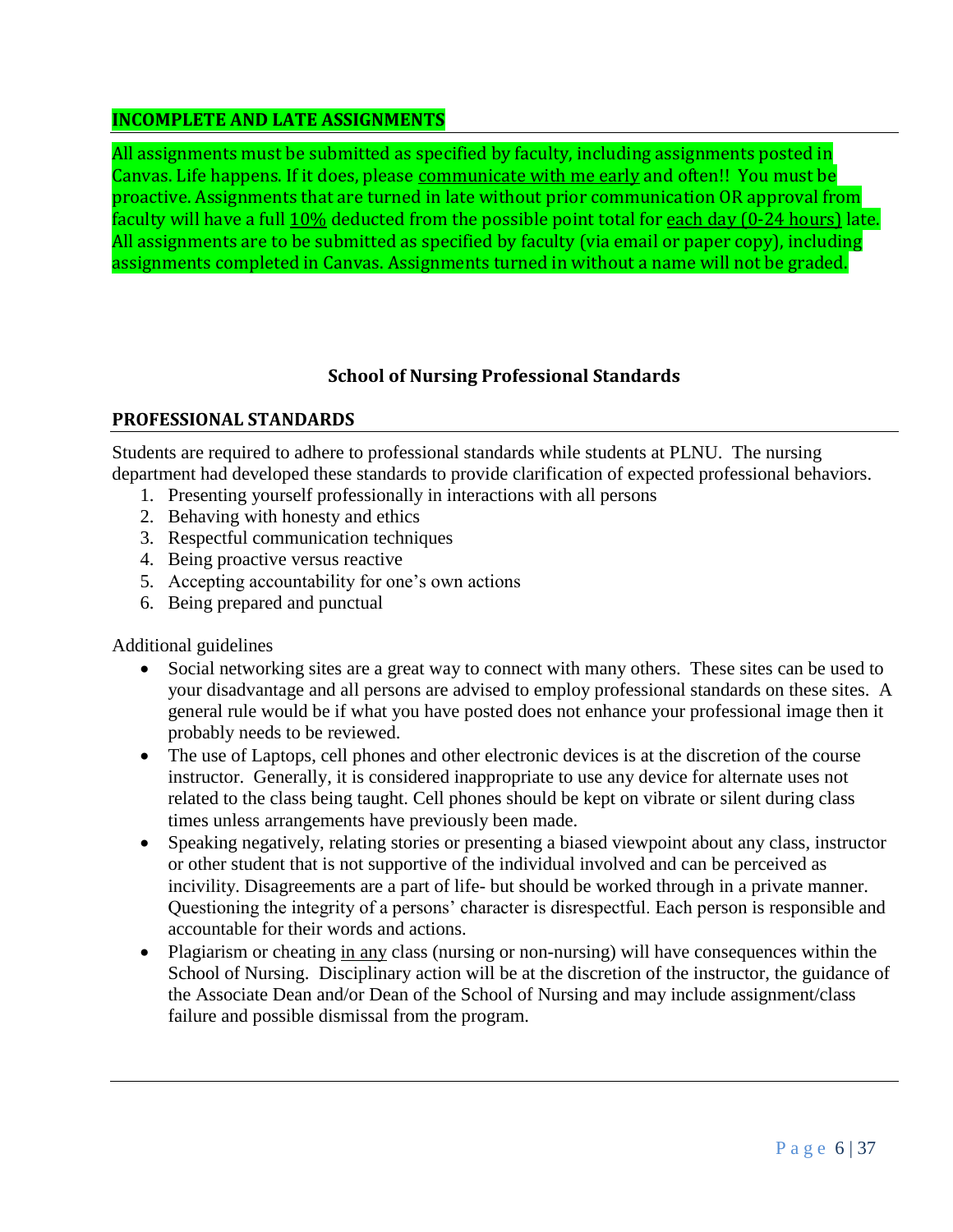#### **GRADING POLICIES**

● **Grading Scale** to be used for all exams and final course grades:

 $93-100\% = A$  $90 - 92\% = A$ 87 – 89% = B+  $84 - 86\% = B$  $81 - 83\% = B$  $78 - 80\% = C +$  $75 - 77\% = C$  - Must have minimum of 75% to progress in the program  $73 - 74\% = C$  $71 - 72\% = D +$  $68 - 70\% = D$ Below  $68\% = F$ 

- All assigned course work must be completed to receive a final course grade and progress in the program
- All assignments are to be submitted as specified by faculty, including assignments posted in *Canvas* or completed in practicum
- \*In order to receive a passing grade in the course, the student must achieve a cumulative average of 75% on all assignments. Grades/points will not be rounded. For example: 80.5% does not round to 81% resulting in a grade of C+ instead of a B-. A grade of less than a "C" (Below 75%) prohibits the student from continuing in the nursing program until the course is repeated with a satisfactory grade of  $> C$ .
- A grade of at least a "C" in each nursing theory, prerequisite, and/or co requisite course is required in order to progress to the next course or level. The nursing theory and related clinical courses must be taken concurrently and the student must receive a passing grade of "Credit" in the clinical course in order to progress to the next course or level.
- Throughout the curriculum (whether nursing or non-nursing) students may repeat one course. With the need for a second repeat of any nursing course the student will be dismissed from the nursing program.

#### **COURSE-SPECIFIC POLICIES**

- Class attendance and participation is vital to the learning process and success of the course; therefore, it is an expectation that all students will be present and participate in class discussion on a consistent basis. These discussions will be based on the assigned reading with integration of clinical examples from the student's practice.
- All assignments must be submitted per instructions on the due date and time. Ten percent (10%) will be deducted from total earned points for each 24-hour period, including weekends and holidays. Day 1 starts on specified due date/time. In the event of unforeseen circumstances, it is the responsibility of the student to proactively communicate directly with course faculty.
- PLNU email will be used for official class communication and students are expected to check messages each weekday with exception to holidays. NSG 480 syllabus, assignments, grades and announcements will be made through Canvas. This site needs to be checked regularly.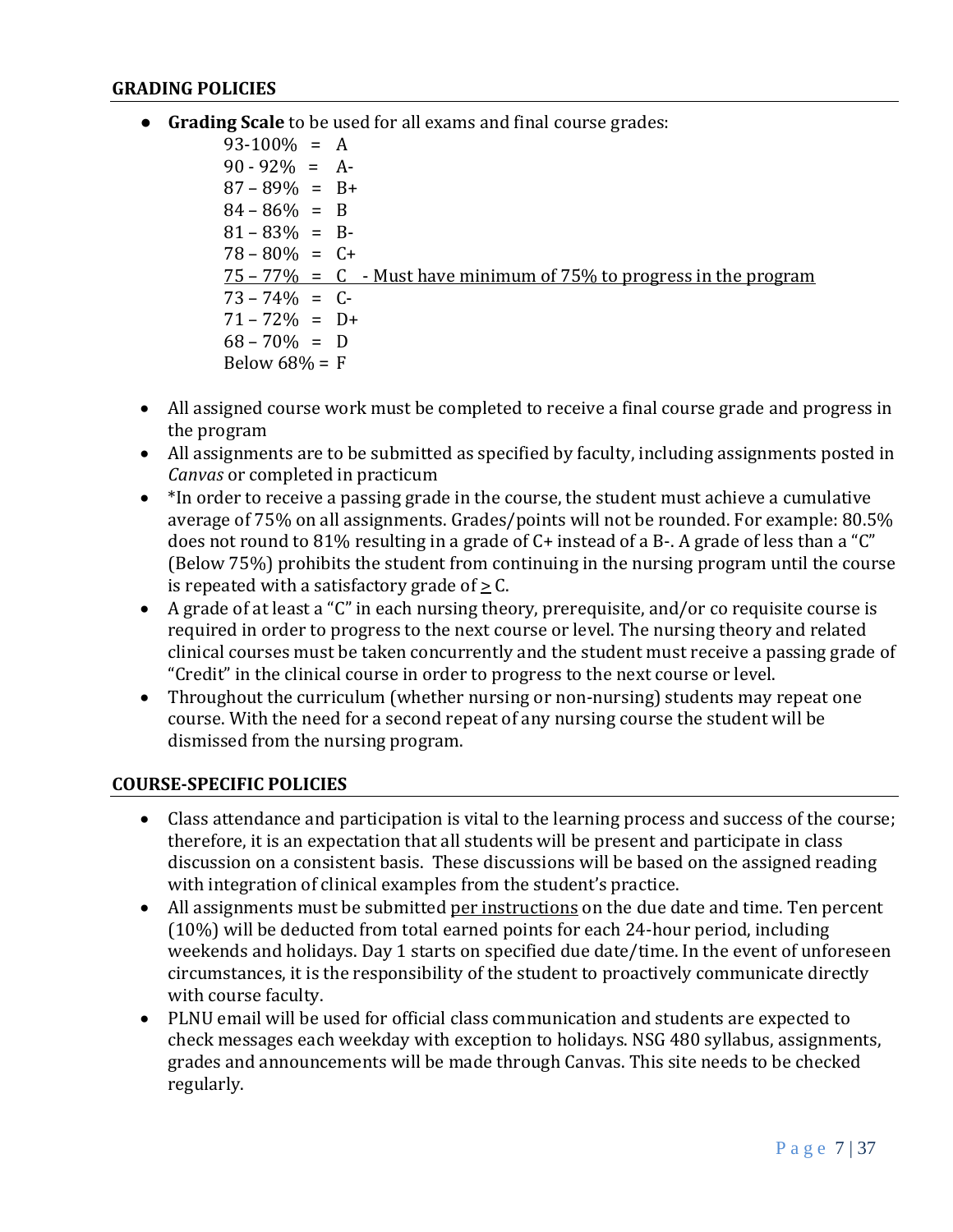#### **LEARNING STRATEGIES**

Discussion/Seminar, Creative project, Reflection, interviews with Community Members, Self-video, StrengthsQuest retake, Professional meeting attendance, clinical journals

#### **METHODS OF ASSESSMENT & EVALUATION**

Exams: None

Assignments: See Method of Evaluation below.

Professional Dress Guidelines:

- Business/Interview appropriate
- Conservative suit, slacks, jacket, dress shirt/blouse, skirt (at or below the knee)
- Clean, wrinkle-free
- Well-fitting clothing
- Closed-toe shoes with heels of an appropriate height (no club shoes)
- No flip-flops, sandals or athletic shoes
- Shirts do not expose cleavage, chest or midriff
- Undergarments are not visible
- If worn, jewelry should be conservative
- Hair is unadventurous, styled neatly, off-the-collar and out of face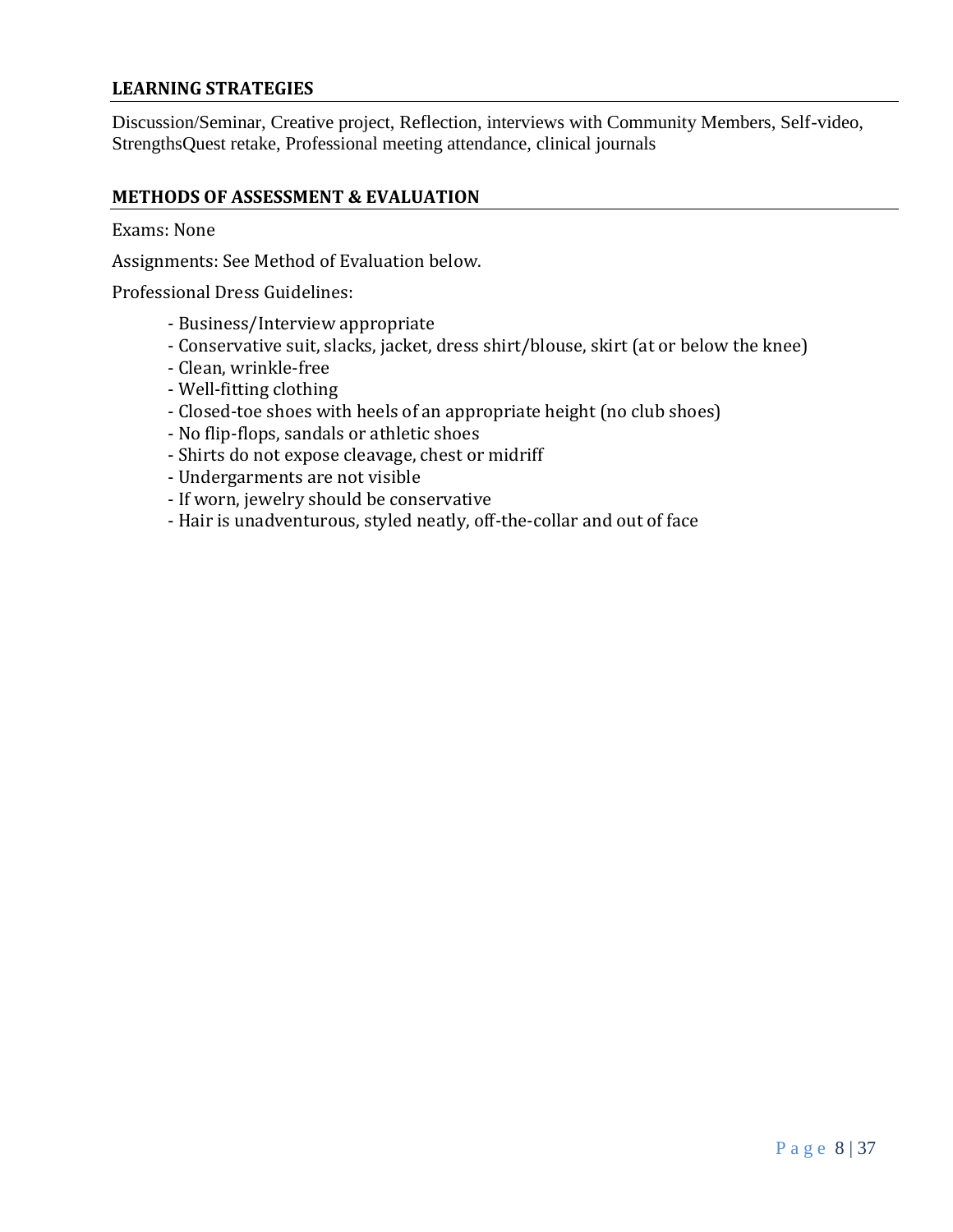| Date Due   | <b>Methods of Evaluation</b>                                                                                                                                    | Turn-In         | Possible points |
|------------|-----------------------------------------------------------------------------------------------------------------------------------------------------------------|-----------------|-----------------|
| TBD        | Tell the Story Revisited - See SLO's for this assn for<br>video upload due date!<br>Groups $1 \& 2 - 10/17$<br>Groups $3 & 4 - 10/24$<br>Groups $5 & 6 - 10/31$ | Livetext        | 30              |
|            | <b>Creative Project Revisited</b>                                                                                                                               | Livetext        | 25              |
| TBD        | Leadership Meeting Attendance & Reflection                                                                                                                      | Canvas          | 15              |
| 9/18       | StrengthsQuest Retake & Reflection (discuss 9/19)<br>in class)                                                                                                  | Canvas          | 25              |
| TBD        | Journal: Humility                                                                                                                                               | Livetext        | 30              |
| TBD        | Journal: Courage                                                                                                                                                | Livetext        | 30              |
| TBD        | Journal: Discernment                                                                                                                                            | Livetext        | 30              |
| TBD        | Journal: Forgiveness                                                                                                                                            | Livetext        | 30              |
| TBD        | Journal: Free Choice Topic                                                                                                                                      | Livetext        | 30              |
| <b>TBD</b> | Journal: Free Choice Topic                                                                                                                                      | Livetext        | 30              |
|            | <b>Professional Portfolio Review</b>                                                                                                                            | <b>Livetext</b> | 30              |
|            | <b>Total Points for Course</b>                                                                                                                                  |                 | 305             |

## **REQUIRED TEXTS & RECOMMENDED STUDY RESOURCES**

Same as NSG 470 & NSG 481:

Shelly, J.A. & Miller, A.B. (2006). *Called to care* (2<sup>nd</sup> Ed). Illinois; IVP Academic. (Text from NSG **150!!**)

## **ASSESSMENT OF LEARNING OUTCOMES & STUDENT PORTFOLIO**

The School of Nursing (SON) uses LIVETEXT to conduct ongoing program assessment. All required courses in the SON use LIVETEXT to assess and grade the Signature Assignment(s). For this course, *the following documents(s) MUST BE submitted to LIVETEXT™ for assessment and grading:* 

- Signature Assignment(s):
	- o *All 6 Reflective Journals*
	- o *Creative Project Revisited Reflection*
	- o *Tell the Story Video link*

Prior to the conclusion of each course, the student is required to update their LIVETEXT Portfolio. The portfolio demonstrates achievement of required program outcomes and supports professional development. For this course, the following document(s) MUST BE attached to the student's Professional Portfolio in the "Body of Work" section in LIVETEXT in order to pass the course.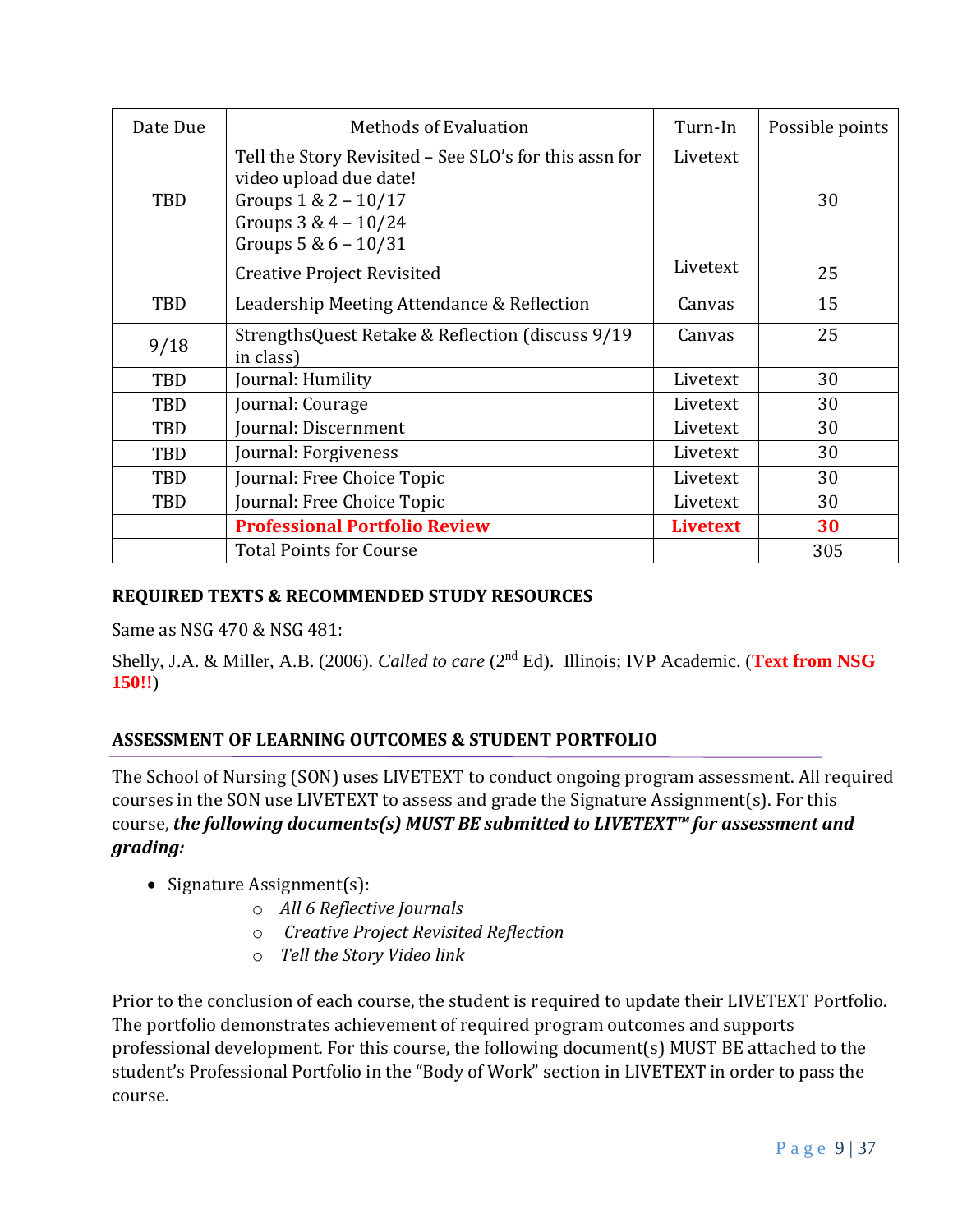**Note:** *Simply submitting an assignment into LIVETEXT for assessment/grading is NOT sufficient. The documents listed below must be attached to the LIVETEXT Professional Portfolio in the designated course area in the "Body of Work:* 

- Signature Assignment(s): (insert name of assignment here)
	- o *All 6 Reflective Journals*
	- o *Creative Project Revisited Reflection*
	- o *Tell the Story Video link*

• Leadership/Service Requirement (if required this semester): Professional Meeting Attendance/Reflection

The student may also create a separate section either within the "*Body of Work"* or within the general Professional Portfolio to document additional activities that contribute to their professional development (jobs, clubs, awards, volunteer experience, required leadership attendance, etc.). However, these items are not required.

**IMPORTANT:** Failure to update your LIVETEXT Professional Portfolio with the required signature assignments for the course will result in withholding of the final course grade and will affect progression in the program until the LIVETEXT Professional Portfolio is updated appropriately.

#### **LEADERSHIP REQUIREMENT**

Attendance of at least one approved leadership meeting is required on an annual basis for each student. See related Learning Activity.

#### **REQUIRED LEARNING ACTIVITIES**

Guided Reflective Journals (6) Tell the Story Revisited Creative Project Revisited StrengthsQuest Retake Reflection Professional Meeting Attendance Reflection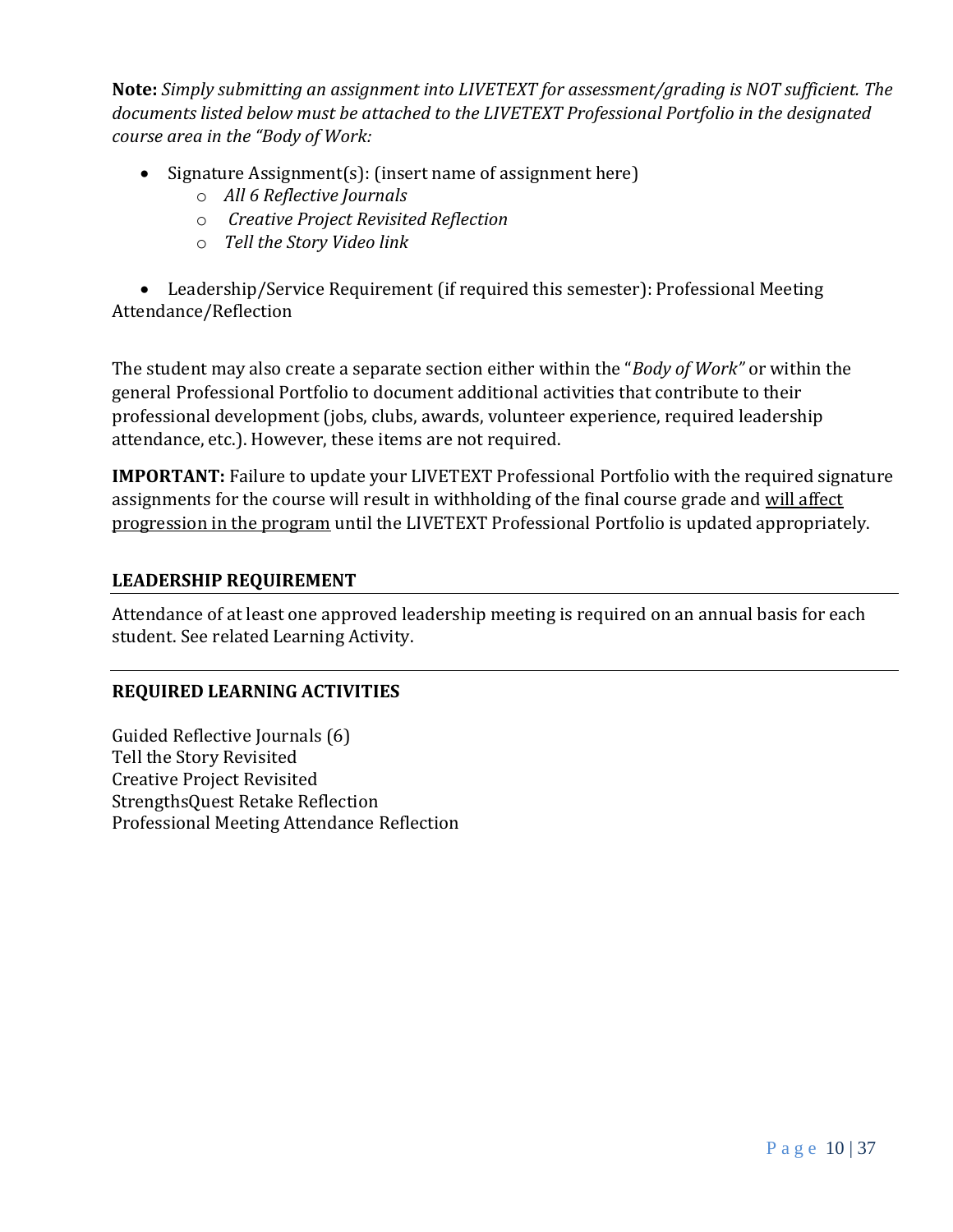## **LEARNING ACTIVITY #1:** Guided Reflective Assignment

#### **Purpose:**

Maintain a guided reflective assignment of weekly clinical activities, personal evaluation, and lessons learned in clinical experiences of NSG481. Please journal about a significant clinical situation or critical incident that you experience during the clinical shift. Address each of the sections listed in the rubric – use these sections as headers to assist the reader in identifying key content. The bulleted prompts are there to guide you through each section of your journal paper. All HIPAA requirements must be upheld; therefore, pseudonyms must be used when referring to patients, family members, staff members, faculty, students, etc. **There are 6 required journals, worth 30 points each for a total of 180 points. The journals focus on these required themes:** 

- Humility
- Courage
- Discernment
- Forgiveness
- Select two (2) of the following free choice topics: Leadership & Management Theories, Communication Issues, Time Management/Prioritization/Organization, or Conflict Management.

#### **Due Date:**

Turning in clinical journals in a timely manner is critical to your success in this clinical practicum. Failure to turn in a clinical journal by its due date will result in 10% deduction for each day (24-hour period) late.

Journals are due **7 days following the clinical shift (including the day/night of the shift) by 1700** and must be submitted via 1) Canvas, and 2) Livetext Assignment Submission, and 3) attached to Portfolio: Body of Work NSG480. Submissions missing from any one of these 3 locations will be considered late and will be graded accordingly.

The student will use the clinical visit calendar to indicate whether or not a journal will be submitted for that shift and if so, what journal it is (e.g. "Humility"). Your instructor will use this as a communication tool to determine when your journal is due. It is YOUR responsibility to keep this calendar up to date and to immediately notify your professor if there is a change or cancellation of your scheduled shift.

It is your responsibility to proactively communicate with your clinical faculty/instructor regarding the potential delay of any clinical assignment. Failure to communicate about missed assignments prior to the due date will negate any grading accommodation.

There is no journal submission required during the first 2 shifts – this provides you with an opportunity to acclimate to 12 hour shifts and gives you an opportunity to complete necessary orientation/evaluation paperwork. Beginning week 3, **at least** one journal is due for every 2 shifts worked. You may not delay initial journal submission past week 4. Given that you must complete 6 journals within a 10 shifts, there will be multiple consecutive weeks in which a journal is required.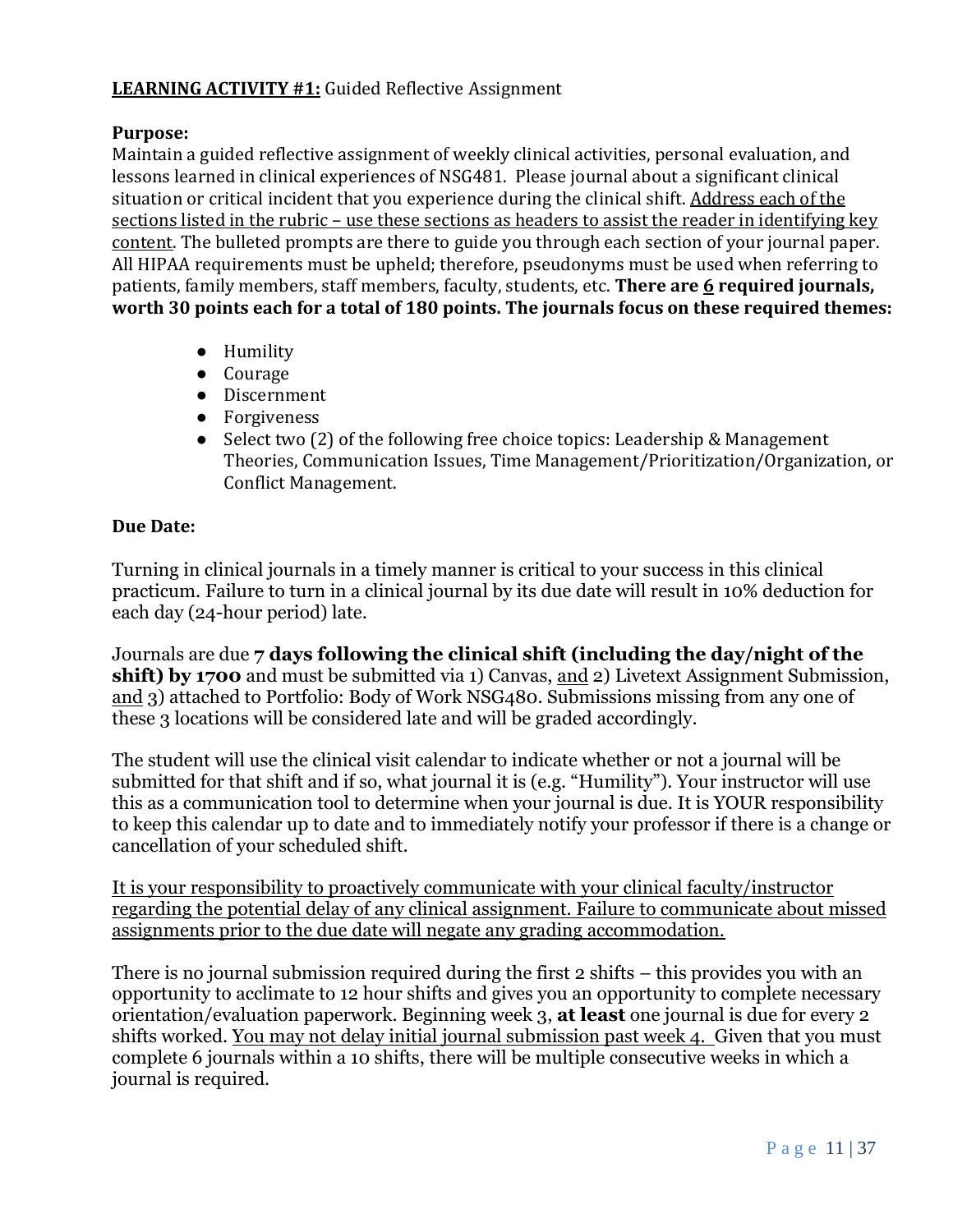| Shifts  | <b>Assignment Due</b>                                            |
|---------|------------------------------------------------------------------|
| 1 & 2   | Orientation items/initial evaluation - no journals necessary     |
| 3 & 4   | At least 1 journal - may turn in one $(1)$ or one per week $(2)$ |
| 5 & 6   | At least 1 journal - may turn in one $(1)$ or one per week $(2)$ |
| 7 & 8   | At least 1 journal - may turn in one $(1)$ or one per week $(2)$ |
| 9 & 10  | At least 1 journal unless all submitted previously               |
| 11 & 12 | At least 1 journal unless all submitted previously               |

## **EXAMPLE Journal Completion Schedule:**

- Shift 1 no journal submitted, orientation paperwork completed Shift 2 – no journal, initial evaluation completed
- Shift  $3$  no journal
- Shift 4 journal #1 submitted (AT LEAST ONE SUBMITTED BY THIS WEEK)
- Shift  $5$  journal #2 submitted
- Shift 6 no journal
- Shift  $7$  journal #3 submitted
- Shift  $8$  journal  $\#$  4
- Shift  $9$  journal  $#5$  submitted
- Shift 10 no journal
- Shift 11 no journal
- Shift 12 journal #6 submitted

Please note, since there are **6** journals due, you could potentially have all journals completed by Week 7 if you completed a journal for Shift  $\#3, 4, 5, 6 \& 7$ . This is just an example. You may NOT turn in 2 journals for one shift.

#### **RESUBMISSIONS:**

Journals will be graded strictly per the rubric. Please pay careful and close attention to the elements required so that you obtain the score you desire. If you would like to resubmit the journal to try to obtain additional points – you must notify your clinical instructor of your intent to resubmit. You will be allowed to resubmit no more than **2** journals for re-grading if you do not achieve the score you hoped for. Resubmissions must be received within 7 days of the initial grade posting/feedback. The student will receive the average score of the original submission and the resubmission combined.

**EXAMPLE:** You achieve 20 on the first submission and 30 on the second submission. The average is 25 – this is your reported score for that journal. Late resubmissions will not be graded and the original submission grade will be recorded.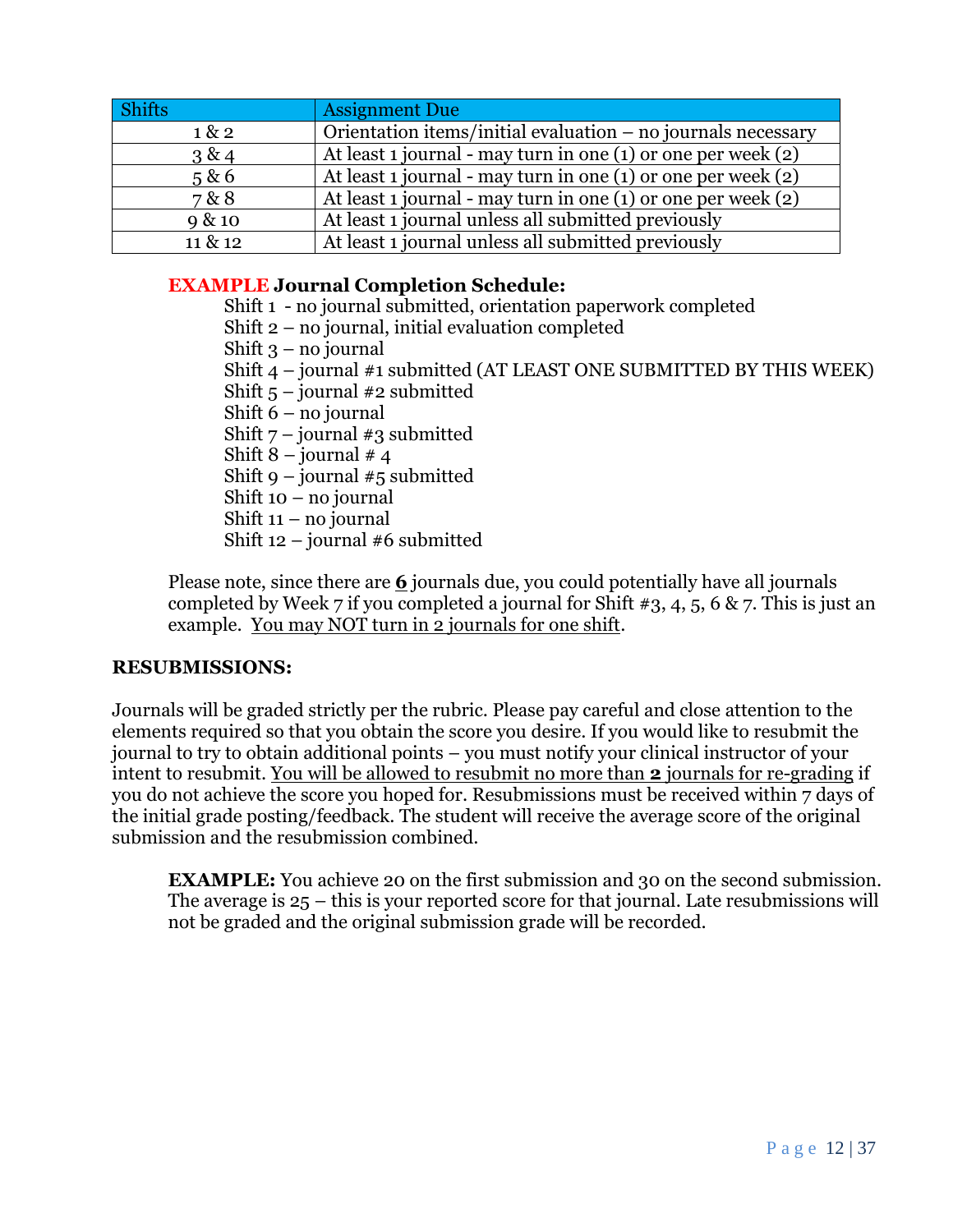| <b>Student</b>         | <b>Initial</b>    | <b>Emerging</b>   | <b>Developing</b> | <b>Highly Developed</b>                          |
|------------------------|-------------------|-------------------|-------------------|--------------------------------------------------|
| Learning               |                   |                   |                   |                                                  |
| <b>Outcomes</b>        |                   |                   |                   |                                                  |
| Description of         | NO points will    | NO points will    | 4 points          | 6 points                                         |
| the Clinical           | be earned         | be earned         |                   |                                                  |
| Context, Clinical      |                   |                   | Addresses 3-4     | Addresses 5-6 of the 6 criteria:                 |
| Experience &           | No response to    | No response to    | of the 6 areas in |                                                  |
| Identification of      | question $(s)$ or | question $(s)$ or | the               | <b>Clinical Context:</b>                         |
| Journal Theme          | lack of basic     | lack of basic     |                   | What clinical # day/night shift and what journal |
|                        | content and       | content and       | "Highly           | theme is this?                                   |
|                        | discussion        | discussion        | Developed"        | Describe the context of the unit.                |
|                        |                   |                   | column            |                                                  |
| <b>PLO 1-5</b>         |                   |                   |                   | <b>Clinical Experience:</b>                      |
|                        |                   |                   |                   | Provide an overview of your patient              |
| <b>BSN Essentials:</b> | Submitted         | Submitted         |                   | assignment/mentoring experience                  |
|                        | beyond due        | beyond due        |                   | What happened on this clinical shift/mentoring   |
| II, IV, VI, VIII, IX   | date/time         | date/time         |                   | scenario?                                        |
|                        |                   |                   |                   | What specific actions took place during the      |
|                        |                   |                   |                   | situation/event? (Your actions? Others?)         |
|                        |                   |                   |                   | Were there any specific or unique conditions     |
|                        |                   |                   |                   | related to the event?                            |

# **Reflective Journal Grading Rubric**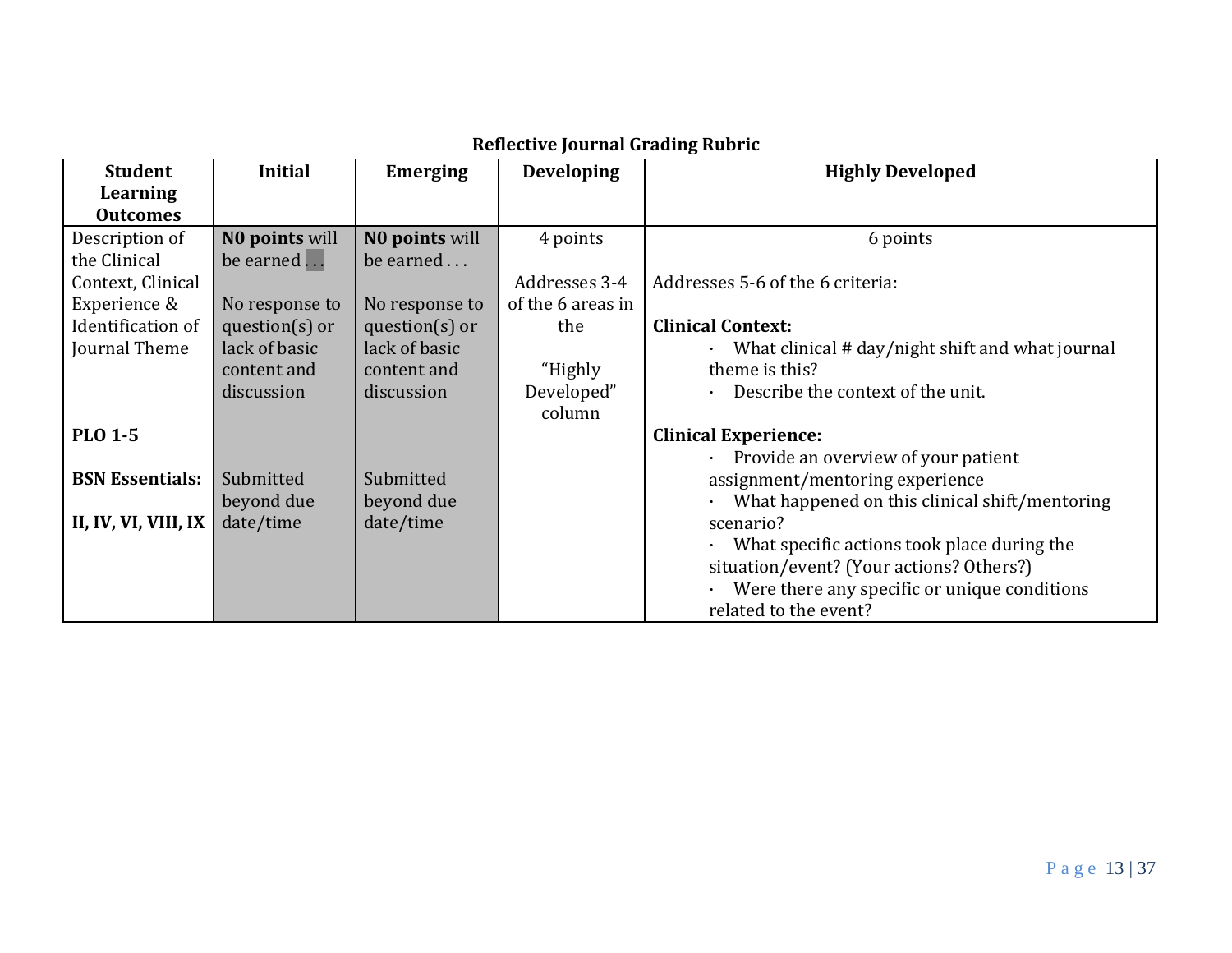| <b>Student</b>         | <b>Initial</b>     | <b>Emerging</b>    | <b>Developing</b> | <b>Highly Developed</b>                                       |
|------------------------|--------------------|--------------------|-------------------|---------------------------------------------------------------|
| Learning               |                    |                    |                   |                                                               |
| <b>Outcomes</b>        |                    |                    |                   |                                                               |
| Personal               | NO points will     | NO points will     | 4 points          | 6 points                                                      |
| Reactions &            | be earned          | be earned          | Addresses 3-4     | Addresses 5-6 of the 6 criteria:                              |
| Evaluation of          | No response to     | No response to     | of the 6 areas in |                                                               |
| the Situation:         | question( $s$ ) or | question( $s$ ) or | the               | What were your thoughts during the event?<br>$\bullet$        |
| Description of         | lack of basic      | lack of basic      | "Highly           | What were your feelings related to the event?<br>$\bullet$    |
| what you were          | content and        | content and        | Developed"        | Were your actions the most appropriate for this<br>$\bullet$  |
| thinking and           | discussion         | discussion         | column            | particular event?                                             |
| feeling. Use the       |                    |                    |                   | Why or why not?<br>$\bullet$                                  |
| following              | Submitted          | Submitted          |                   | What were the positive and negative aspects and<br>$\bullet$  |
| questions to           | beyond due         | beyond due         |                   | outcomes of the incident?                                     |
| guide your             | date/time          | date/time          |                   | Were there aspects or influences that interfered<br>$\bullet$ |
| description as         |                    |                    |                   | with doing a better job? What were they?                      |
| applicable.            |                    |                    |                   |                                                               |
| <b>PLO 1-5</b>         |                    |                    |                   |                                                               |
| <b>BSN Essentials:</b> |                    |                    |                   |                                                               |
| I, II, IV, V, VI,      |                    |                    |                   |                                                               |
| VII, VIII, IX          |                    |                    |                   |                                                               |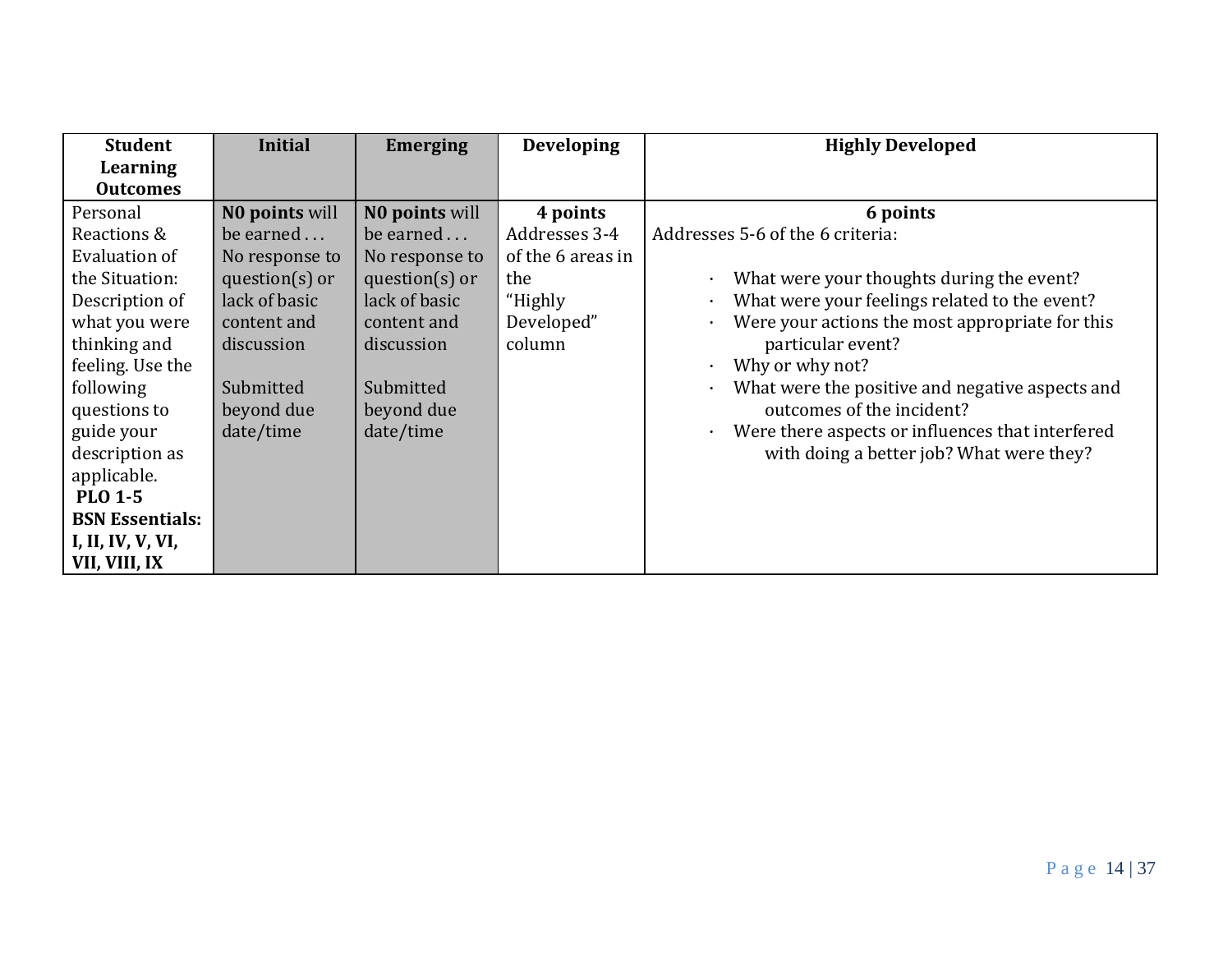| <b>Student</b>         | <b>Initial</b>          | <b>Emerging</b>         | <b>Developing</b> | <b>Highly Developed</b>                                                                                              |
|------------------------|-------------------------|-------------------------|-------------------|----------------------------------------------------------------------------------------------------------------------|
| Learning               |                         |                         |                   |                                                                                                                      |
| <b>Outcomes</b>        |                         |                         |                   |                                                                                                                      |
| Analysis of the        | NO points will          | NO points will          | 4 points          | 6 points                                                                                                             |
| Situation              | be earned               | be earned               |                   |                                                                                                                      |
|                        |                         |                         | Addresses 3-4     | Addresses 5-6 of the 6 criteria                                                                                      |
|                        | No response to          | No response to          | of the 6 areas in |                                                                                                                      |
|                        | question $(s)$ or       | question( $s$ ) or      | the "             | (REQUIRED) What personal clinical objectives did you                                                                 |
| <b>PLO 1-5</b>         | lack of basic           | lack of basic           |                   | meet today and how?                                                                                                  |
|                        | content and             | content and             | Highly            |                                                                                                                      |
| <b>BSN Essentials:</b> | discussion              | discussion              | Developed"        | (REQUIRED) Incorporate/Integrate two text/ATI/journal                                                                |
|                        |                         |                         | column            | theory/references into the body of written clinical experience.                                                      |
| $I-IX$                 |                         |                         |                   | Ensure at least 2 references are focused on the journal theme                                                        |
|                        |                         |                         |                   | and from course textbooks or from pertinent topical research                                                         |
|                        | Submitted               | Submitted               |                   | articles from peer-reviewed journals.                                                                                |
|                        | beyond due<br>date/time | beyond due<br>date/time |                   | How can you make sense of what happened?                                                                             |
|                        |                         |                         |                   | At the time of the incident, what guided your actions?<br>$\bullet$                                                  |
|                        |                         |                         |                   | What should you have used to guide your actions?                                                                     |
|                        |                         |                         |                   | How did your knowledge in this situation? Did you possess<br>the knowledge and skill level needed for the situation? |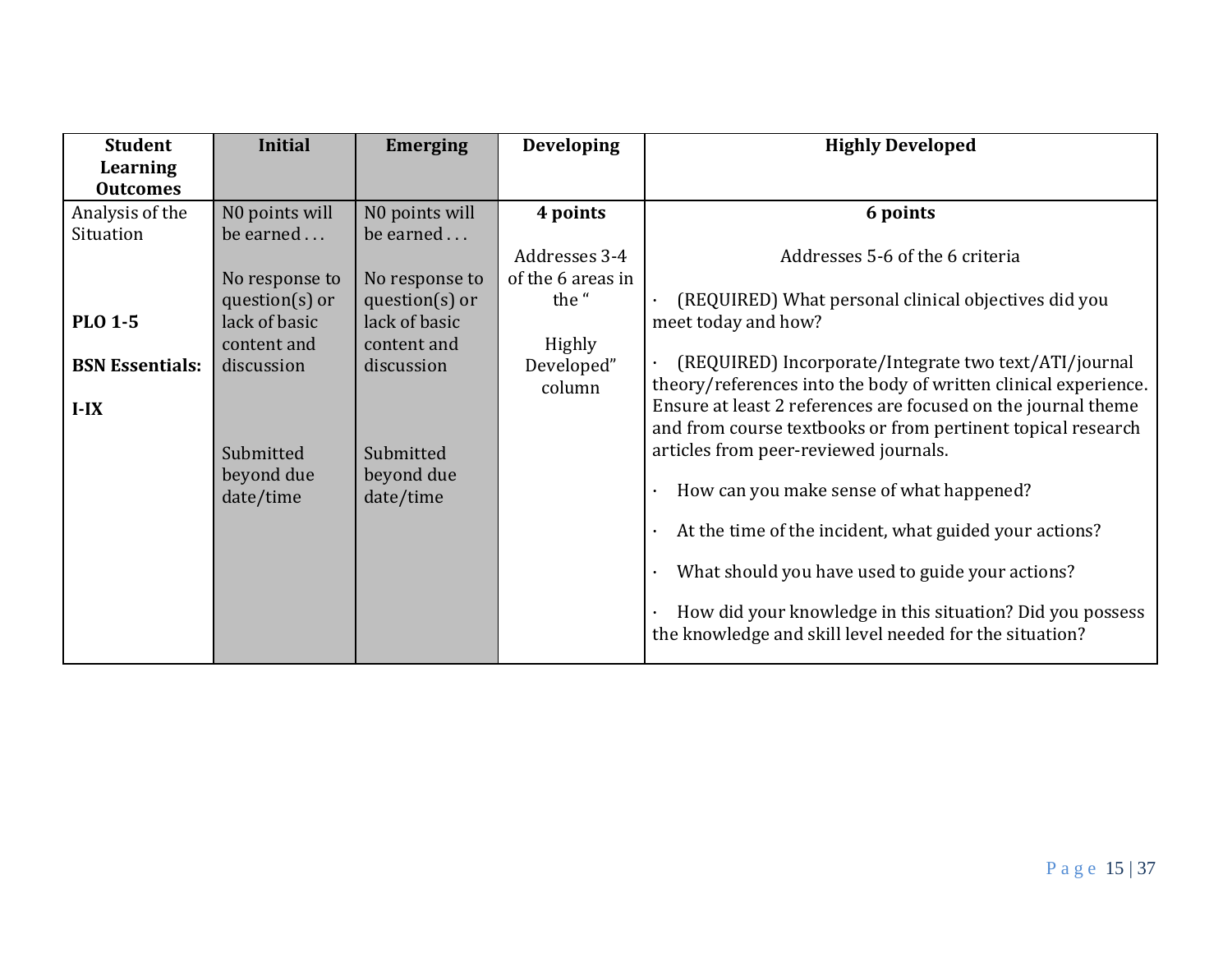| <b>Student</b>                                                                                                                                                                                               | <b>Initial</b>                                                                                                                                           | <b>Emerging</b>                                                                                                                                          | <b>Developing</b>                                                                        | <b>Highly Developed</b>                                                                                                                                                                                                                                                                                                                                                                                                                                                                                                                                                                                                  |
|--------------------------------------------------------------------------------------------------------------------------------------------------------------------------------------------------------------|----------------------------------------------------------------------------------------------------------------------------------------------------------|----------------------------------------------------------------------------------------------------------------------------------------------------------|------------------------------------------------------------------------------------------|--------------------------------------------------------------------------------------------------------------------------------------------------------------------------------------------------------------------------------------------------------------------------------------------------------------------------------------------------------------------------------------------------------------------------------------------------------------------------------------------------------------------------------------------------------------------------------------------------------------------------|
| <b>Learning</b>                                                                                                                                                                                              |                                                                                                                                                          |                                                                                                                                                          |                                                                                          |                                                                                                                                                                                                                                                                                                                                                                                                                                                                                                                                                                                                                          |
| <b>Outcomes</b>                                                                                                                                                                                              |                                                                                                                                                          |                                                                                                                                                          |                                                                                          |                                                                                                                                                                                                                                                                                                                                                                                                                                                                                                                                                                                                                          |
| Conclusion.<br>Identify your<br>lessons learned,<br>how you will<br>incorporate<br>what you have<br>learned today<br>into your<br>nursing<br>practice.<br><b>PLO 1-5</b><br><b>BSN Essentials:</b><br>$I-IX$ | N0 points will<br>be earned<br>No response to<br>question $(s)$ or<br>lack of basic<br>content and<br>discussion<br>Submitted<br>beyond due<br>date/time | NO points will<br>be earned<br>No response to<br>question $(s)$ or<br>lack of basic<br>content and<br>discussion<br>Submitted<br>beyond due<br>date/time | 4 points<br>Addresses 3-4<br>of the 6 areas in<br>the<br>"Highly<br>Developed"<br>column | 6 points<br>Addresses 5-6 of the 6 criteria<br>What did you learn as a result of the situation? What were<br>lessons learned? What did you learn that surprises you?<br>Do you need to modify your beliefs, assumptions, and<br>attitudes?<br>If this situation were to occur again, how will you act<br>similarly/differently?<br>How has the situation influenced your practice?<br>What were your resources (e.g. human, electronic) to<br>arrive at a conclusion?<br>To whom would you communicate this learning?                                                                                                    |
| Professional<br>Writing<br><b>PLO 1-5</b><br><b>BSN Essentials:</b><br>I, III, IV, VIII, IX                                                                                                                  | N0 points will<br>be earned<br>No response to<br>question $(s)$ or<br>lack of basic<br>content and<br>discussion<br>Submitted<br>beyond due<br>date/time | N0 points will<br>be earned<br>No response to<br>$question(s)$ or<br>lack of basic<br>content and<br>discussion<br>Submitted<br>beyond due<br>date/time  | 4 points<br>Addresses 6 of<br>the 7 areas in<br>the<br>"Highly<br>Developed"<br>column   | 6 points<br>Addresses 5-6 of the 6 criteria<br>Correct grammar/spelling with less than 3 errors.<br>APA format (6 <sup>th</sup> ed.) Title page, page numbers, running<br>$\ddot{\phantom{0}}$<br>head, headers, citations, references.<br>First person narrative may be used during the guided<br>reflection.<br>Cover Page incudes:<br>Student Name,<br>Journal Number,<br>Journal Theme,<br>Date of Clinical/Mentoring Experience,<br>Preceptor Initials (if applicable),<br>Due Date (7 days after the beginning of the clinical shift)<br>Content organized with a final summarized paragraph<br>Clearly understood |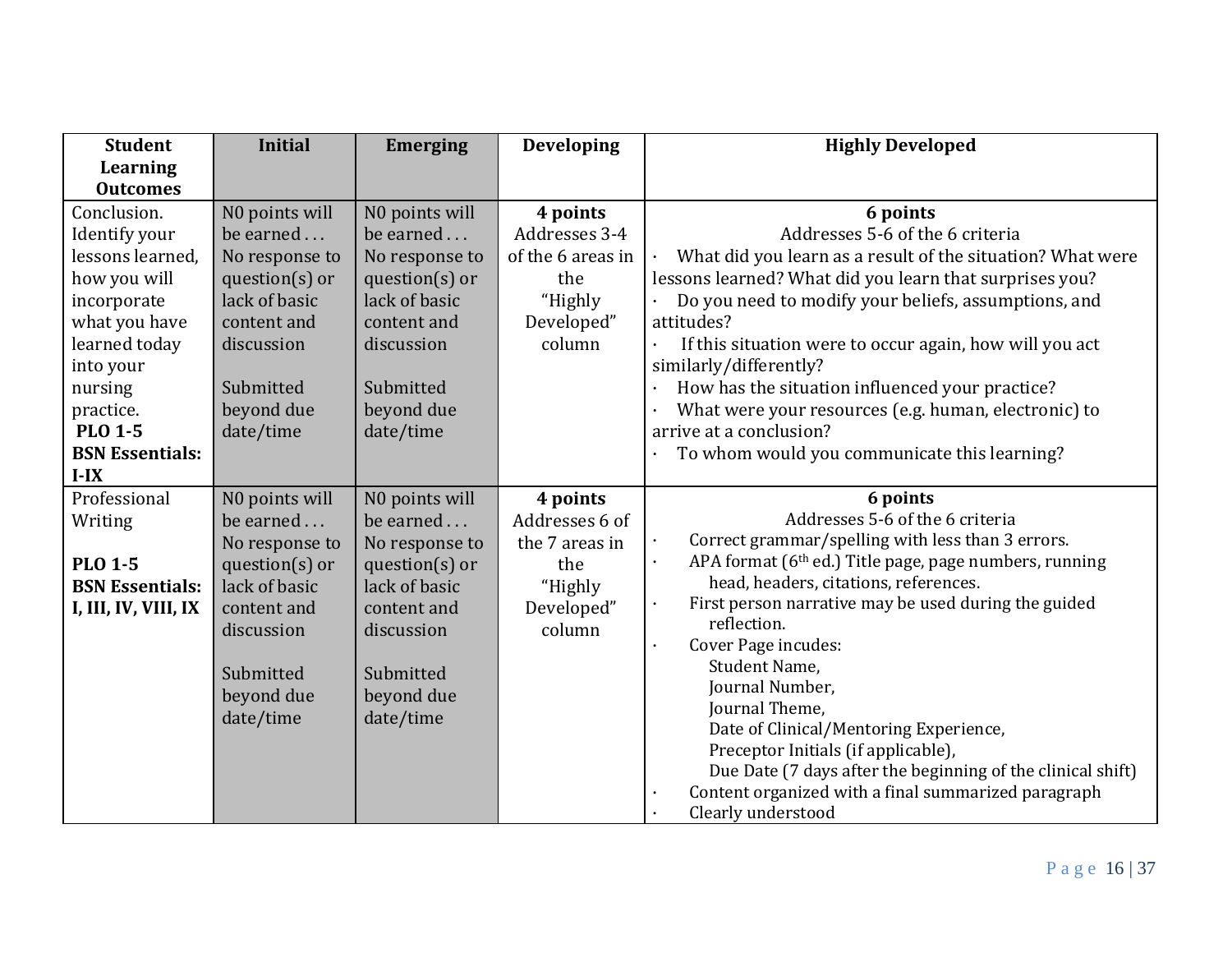|  | Date Due: ______<br>Submitted On:<br>points deducted<br>Is this a resubmission? Y N<br>$\bullet$<br>If so, $1st$ submission was $\_\_$ points and this is $\_\_$ points.                                               |
|--|------------------------------------------------------------------------------------------------------------------------------------------------------------------------------------------------------------------------|
|  | Average of the 2 is total points below.<br>Journal Points: __/30<br>Total Points: 730                                                                                                                                  |
|  | Three points (10% points) will be deducted per day for late<br>journals.<br>DUE: The Guided Reflective Assignments are due 7 days<br>following the beginning of the clinical shift by 1700 via NSG<br>481 in LiveText. |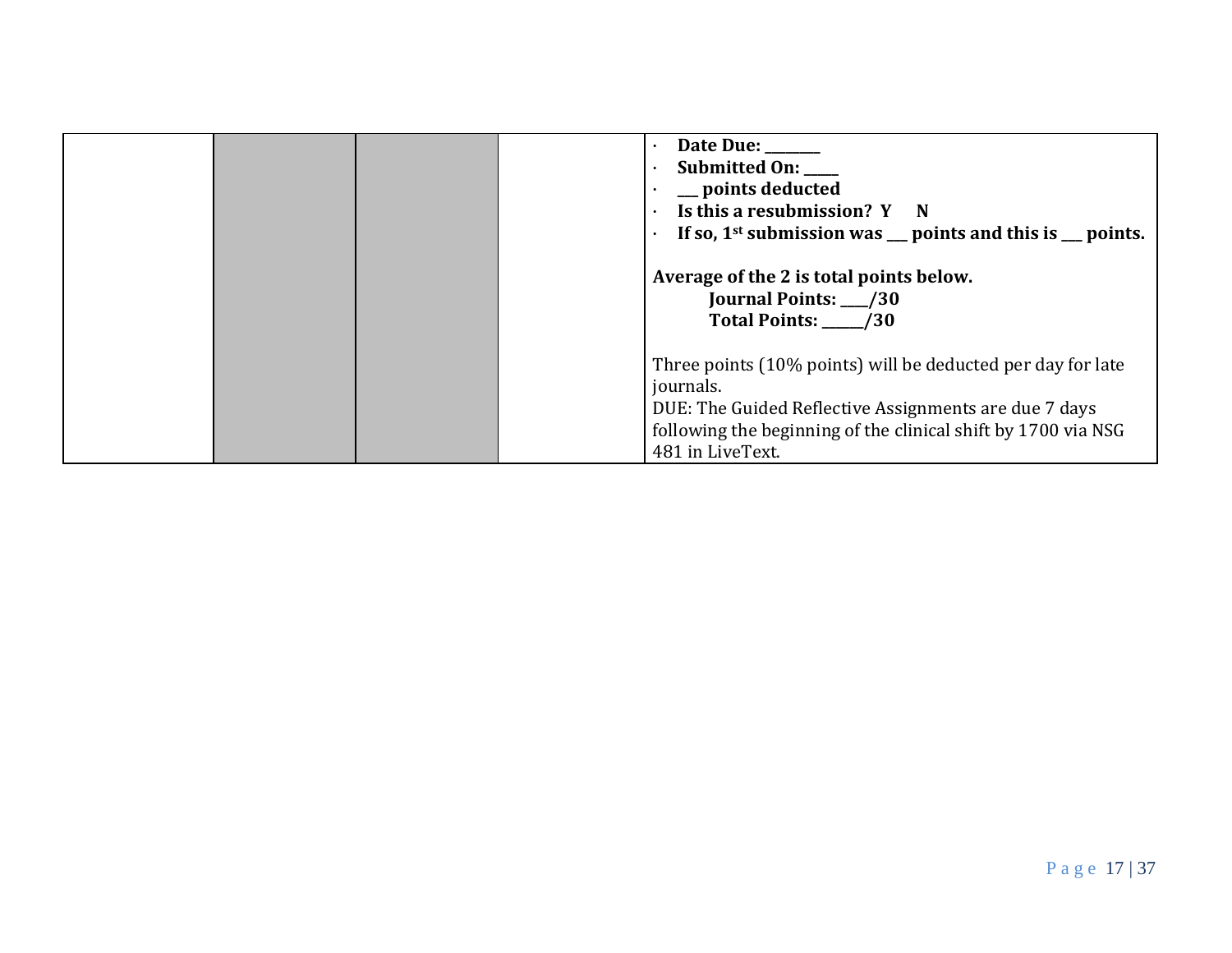## **LEARNING ACTIVITY #2:** Creative Project Re-Visited (25 points possible)

**Purpose:** To reflect and apply the Creative Project completed in NSG 150 to the vocation of nursing. Students will "revisit" their purpose and choice of the creative project completed during pre-nursing to reflect on how this project influenced or shaped their ideas for professional nursing practice.

How has the creative project changed? Moving towards transition to professional nursing practice, what does this creative project look like now as you consider the vocation of nursing?

The presentation will occur in a "speed-dating" type format. Students will have 3 minutes to present their project to their peers and will be evaluated by peers and faculty.

Presentation date per course calendar. Post evidence of project to LiveText by due date assigned AND post evidence of this assignment to your Professional Portfolio.

For points on rubric where "Initial" and "Emerging" criteria not met, 0 points will be given for that criterion. As seniors, your work should not fall into these categories.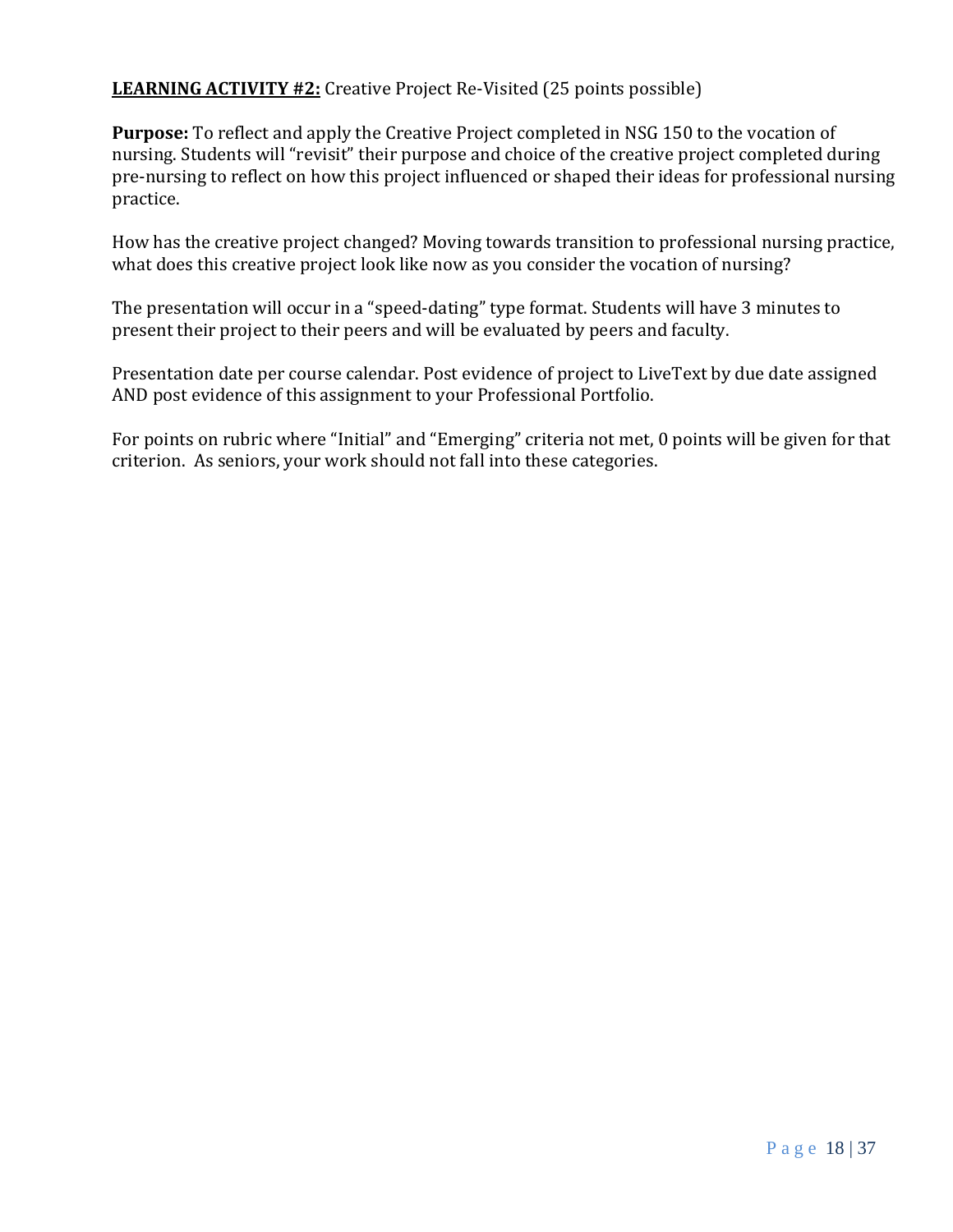## **Creative Project Revisited Rubric**

For points on rubric where "Initial" criteria not met, 0 points will be given for that criterion.

| <b>Student Learning</b> |                                     |                 |                                 |                                 |
|-------------------------|-------------------------------------|-----------------|---------------------------------|---------------------------------|
| <b>Outcomes: Upon</b>   | <b>Initial</b>                      | <b>Emerging</b> | <b>Developed</b>                | <b>Highly Developed</b>         |
| completion of this      |                                     |                 |                                 |                                 |
| assignment, the student | 0 Points                            | 0 Points        | 4 points                        | $5 -$<br>points                 |
| will be able to:        |                                     |                 |                                 |                                 |
| 1. Modify or            | NO points will be earned            |                 | Meets 3 of 4 criteria in Highly | Revisit the creative project by |
| reconceptualize the     | No presentation(s) or lack of basic |                 | Developed                       | presenting to your peers your   |
| creative project        | content and discussion              |                 |                                 | original project and the        |
| completed in NSG 150    | Submitted beyond due date/time      |                 |                                 | revisions or changes that you   |
| to demonstrate          |                                     |                 |                                 | would make now based on 3       |
| personal                |                                     |                 |                                 | years in nursing program and    |
| transformation to the   |                                     |                 |                                 | application of GE courses.      |
| calling/vocation of     |                                     |                 |                                 | Include:                        |
| nursing                 |                                     |                 |                                 | Then (NSG 150)                  |
|                         |                                     |                 |                                 | Now (NSG 480 & PLNU             |
| PLO: 1-5                |                                     |                 |                                 | GE experiences)                 |
|                         |                                     |                 |                                 | Reflection on the project       |
| <b>BSN</b> Essentials-  |                                     |                 |                                 | transformation                  |
| $I-IX$                  |                                     |                 |                                 | How has your time in the        |
|                         |                                     |                 |                                 | nursing program and GE          |
|                         |                                     |                 |                                 | experiences influenced          |
|                         |                                     |                 |                                 | your nursing vocation?          |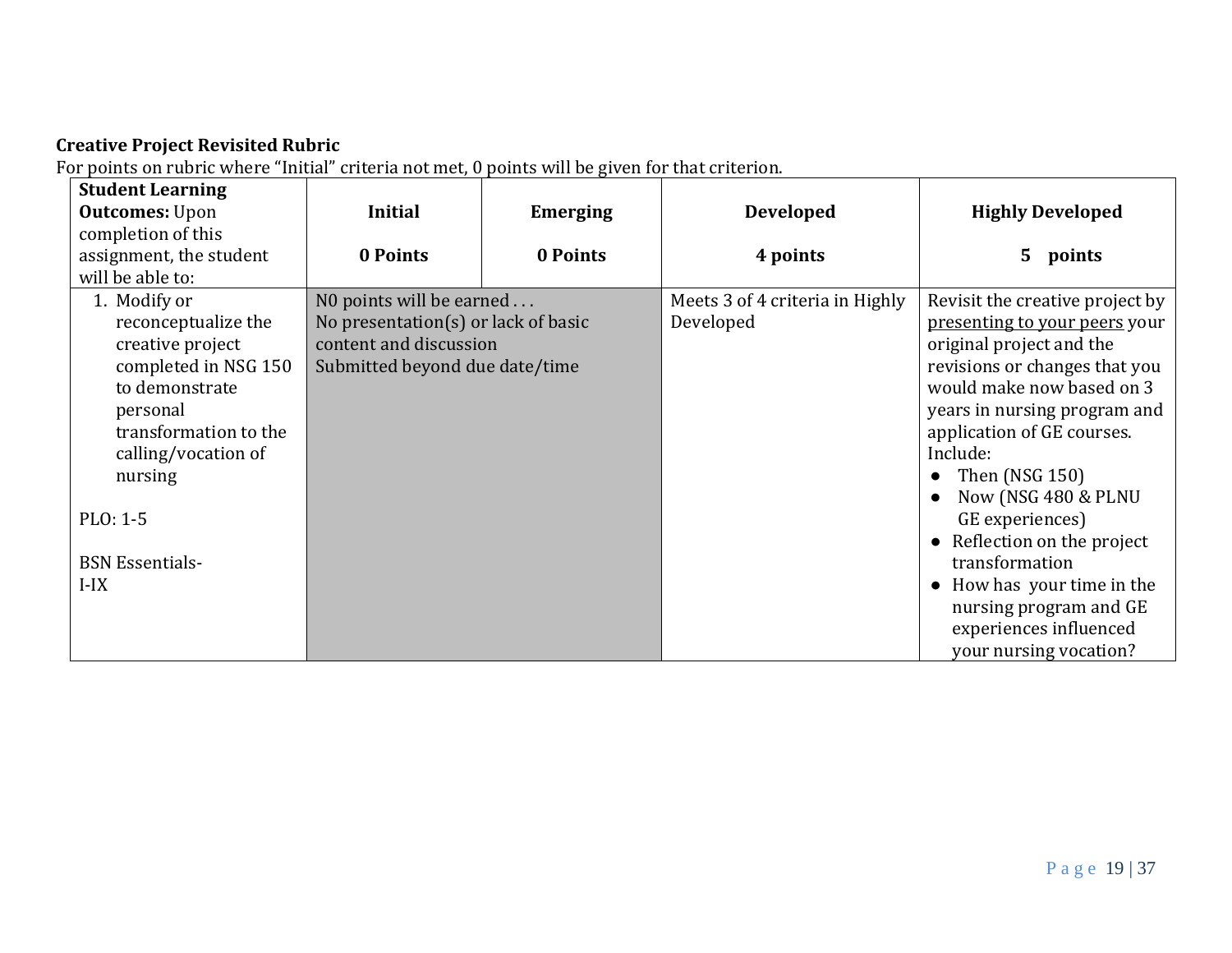| 1. Reflect on the<br>creative project<br>completed in NSG<br>150 as compared to<br>your understanding<br>of nursing now NSG<br>480, to demonstrate<br>personal<br>transformation in<br>vocation of nursing<br>PLO:1-5<br><b>BSN Essentials:</b><br>$I-IX$ | N0 points will be earned<br>No response to question(s) or lack of<br>basic content and discussion<br>Submitted beyond due date/time             |                                                                                                                                                 | Meets 4 of 5 items in Highly<br>Developed                               | Thoughtful written reflection<br>of creative project to include:<br>Then (NSG 150)<br>$\bullet$<br>Now (NSG 480 & PLNU<br>$\bullet$<br>GE experiences)<br>Thoughtful reflection on<br>the<br>Projects' transformation<br>How has the time in the<br>nursing program<br>influenced your nursing<br>vocation?<br>Uploaded written<br>$\bullet$<br>reflection to Canvas and<br><b>Livetext and Portfolio</b><br>by 11:59pm by the |
|-----------------------------------------------------------------------------------------------------------------------------------------------------------------------------------------------------------------------------------------------------------|-------------------------------------------------------------------------------------------------------------------------------------------------|-------------------------------------------------------------------------------------------------------------------------------------------------|-------------------------------------------------------------------------|--------------------------------------------------------------------------------------------------------------------------------------------------------------------------------------------------------------------------------------------------------------------------------------------------------------------------------------------------------------------------------------------------------------------------------|
|                                                                                                                                                                                                                                                           |                                                                                                                                                 |                                                                                                                                                 |                                                                         | <b>following Wednesday</b><br>after the presentation<br>date (10/12/16)                                                                                                                                                                                                                                                                                                                                                        |
| 3. Incorporate your<br>awareness of professional<br>nursing standards evidenced<br>by your presentation of self<br>PLO: 1-5<br><b>BSN</b> Essentials:<br>$I-IX$                                                                                           | N0 points will be<br>earned<br>No response to<br>question(s) or lack<br>of basic content<br>and discussion<br>Submitted beyond<br>due date/time | N0 points will be<br>earned<br>No response to<br>question(s) or lack<br>of basic content and<br>discussion<br>Submitted beyond<br>due date/time | Includes 8 of the 9 criteria<br>listed under <i>highly</i><br>developed | Includes $(n=9)$ :<br>- Arrives in a timely manner<br>- introduction of self<br>-speech clear and non-rushed<br>-professional attire<br>-professional setting/<br>environment<br>-professional verbiage<br>-avoids "um", "like", and/or<br>speech fillers<br>- eye contact engaging<br>-stays within the 5 minute<br>time frame                                                                                                |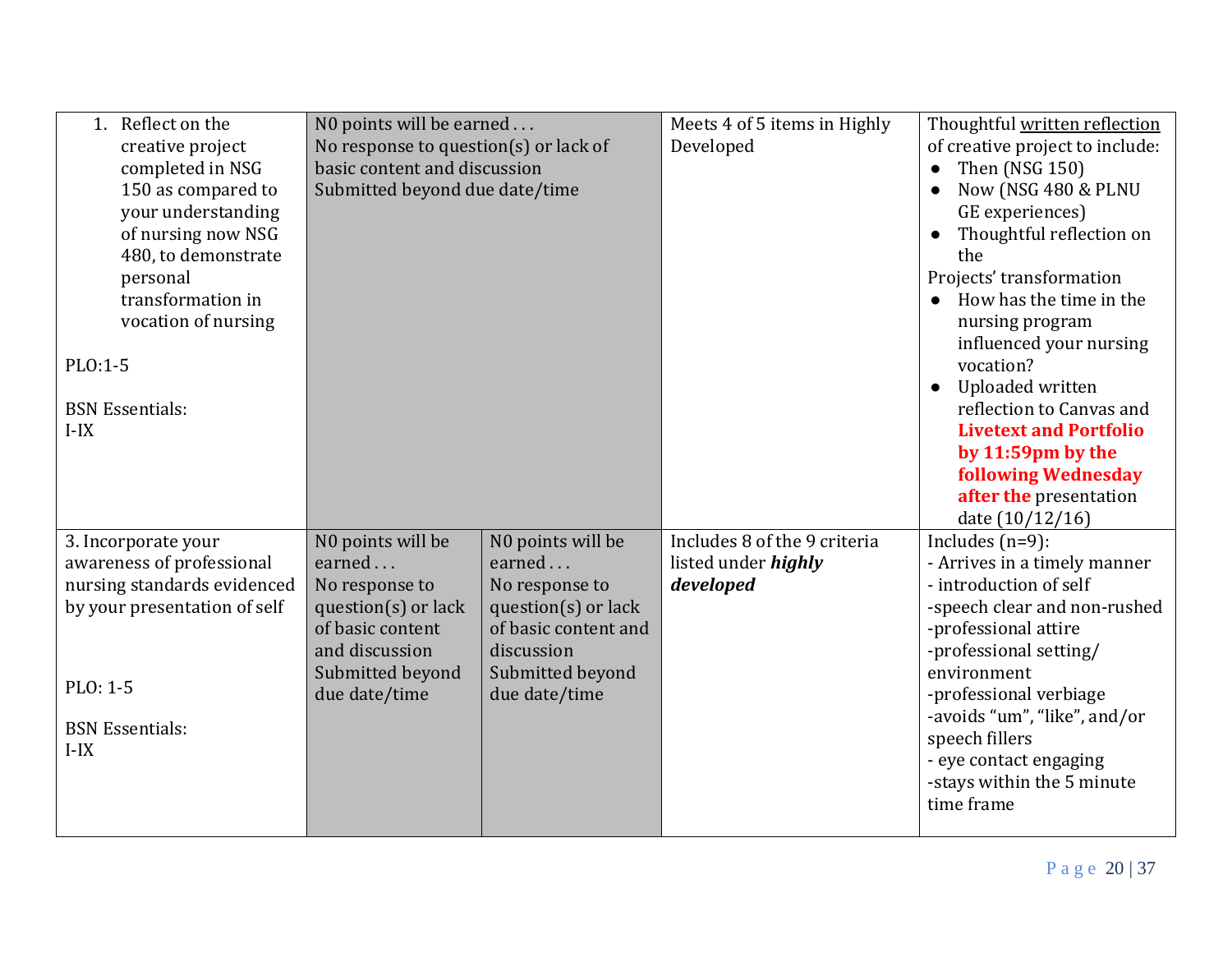| 4. Incorporate your       | N0 points will be earned             |                         | Professional attire was worn     | Professional attire was worn   |
|---------------------------|--------------------------------------|-------------------------|----------------------------------|--------------------------------|
| awareness of professional | Response to question(s) lacked basic |                         | and included 7-8 of 9            | and included:                  |
| nursing standards through | content and discussion               |                         |                                  | -Clean, wrinkle-free and       |
| your professional         |                                      |                         |                                  | loose-fitting clothing         |
| attire/demeanor           |                                      |                         |                                  | - Closed-toe shoes and         |
|                           |                                      |                         |                                  | socks/hose, no flip-flops or   |
| PLO: 1-5                  |                                      |                         |                                  | sandals                        |
|                           |                                      |                         |                                  | - Shirts do not expose         |
| <b>BSN Essentials:</b>    |                                      |                         |                                  | cleavage, chest or midriff     |
| $I-IX$                    |                                      |                         |                                  | - Skirt length is no more than |
|                           |                                      |                         |                                  | 2 inches above the knee        |
|                           |                                      |                         |                                  | -Slacks/pants are non-denim    |
|                           |                                      |                         |                                  | - Undergarments are not        |
|                           |                                      |                         |                                  | visible                        |
|                           |                                      |                         |                                  | - Conservative jewelry is      |
|                           |                                      |                         |                                  | worn. Only one pair of stud    |
|                           |                                      |                         |                                  | earrings to the ear lobe       |
|                           |                                      |                         |                                  | - Hair is unadventurous,       |
|                           |                                      |                         |                                  | styled and neat                |
|                           |                                      |                         |                                  | - No visible tattoos           |
| 5. Participates in peer   | NO points will be                    | NO points will be       | Basic written feedback to four   | Provides well-thought out,     |
| evaluation as part of     | earned                               | earned                  | (4) assigned peer presenters     | constructive written feedback  |
| leadership in effective   | No response to                       | No response to          | including:                       | to four $(4)$ assigned peer    |
| communication             | question( $s$ ) or lack              | question( $s$ ) or lack | 2 areas of strength              | presenters including           |
|                           | of basic content                     | of basic content and    | 2 areas of growth                | 2 areas of strength            |
| <b>PLO 1-5</b>            | and discussion                       | discussion              |                                  | 2 areas for growth             |
|                           | Submitted beyond                     | Submitted beyond        |                                  | Posts feedback appropriately   |
| <b>BSN</b> Essentials:    | due date/time                        | due date/time           |                                  | in Canvas by Friday, October   |
| $I-IX$                    |                                      |                         |                                  | 7 <sup>th</sup> at 1159pm.     |
| <b>Subtotal</b>           |                                      |                         |                                  |                                |
|                           |                                      |                         | <b>Total Points for Project:</b> | 25 points possible             |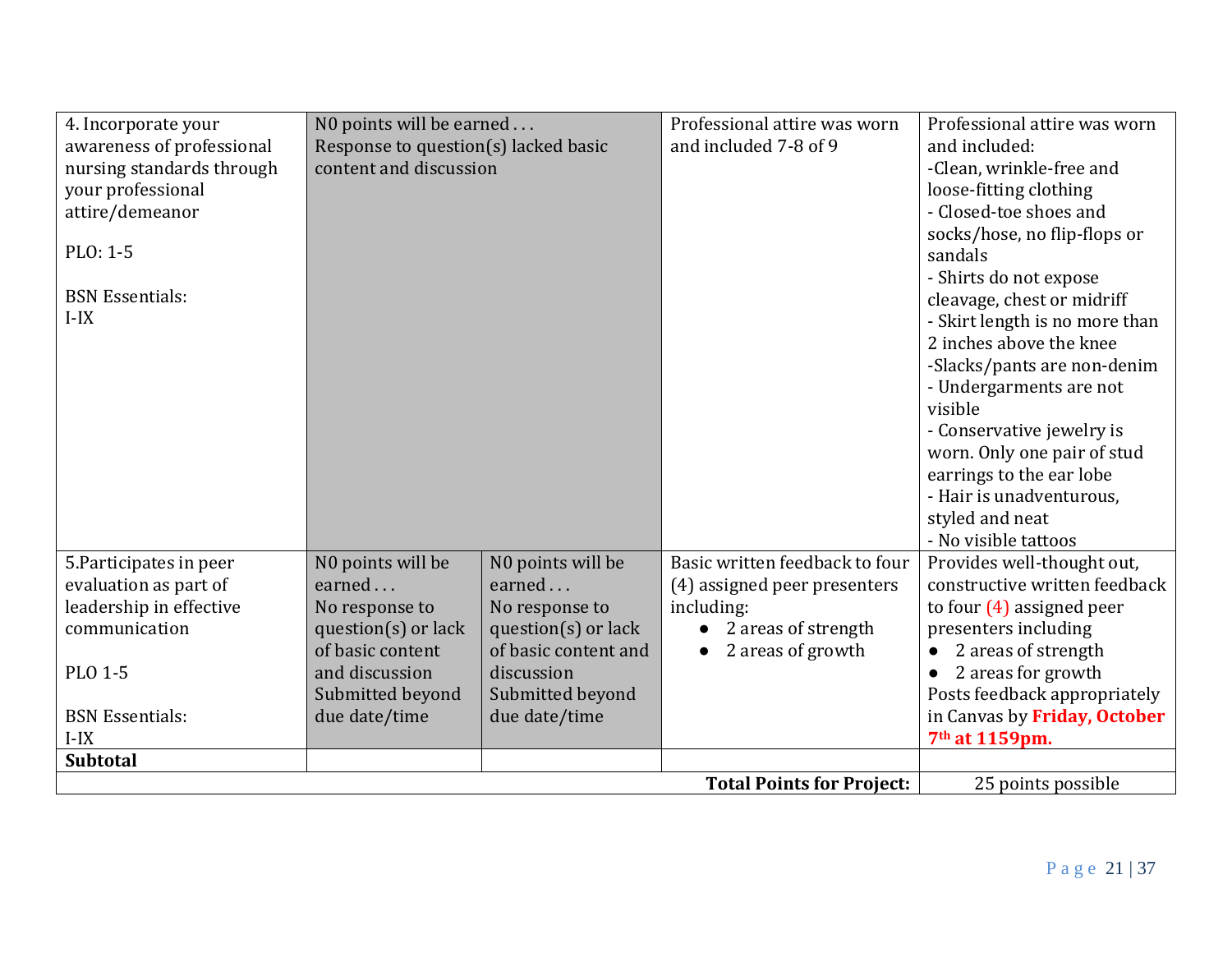**Purpose:** Similar to the Tell the Story assignment from NSG 150, this assignment now asks you to Tell Your Story as you prepare to transition to professional nursing practice.

| <b>Video Due Date</b>     | <b>Mock Interview Date</b>   | <b>Culminating Question</b>                     |
|---------------------------|------------------------------|-------------------------------------------------|
| Groups 1 and 2:           | Groups 1 and 2:              | Describe how you have incorporated              |
| <b>Friday, October 12</b> | <b>Wednesday, October 17</b> | the SON Value of <i>Caring</i> Faithfully in    |
|                           |                              | your patient care.                              |
| Groups 3 and 4:           | Groups 3 and 4:              | Describe how you have incorporated              |
| <b>Friday, October 19</b> | <b>Wednesday, October 24</b> | the SON Value of Communicating                  |
|                           |                              | Faithfully in your patient care.                |
| Groups 5 and 6:           | Groups 5 and 6:              | Describe how you have incorporated              |
| <b>Friday, October 26</b> | <b>Wednesday, October 31</b> | the SON Value of <i>Following</i> Faithfully in |
|                           |                              | your patient care.                              |

#### **Points Possible:** 30 points

**Purpose:** Similar to the Tell the Story assignment from NSG 150, this assignment now asks you to Tell Your Story as you prepare to transition to professional nursing practice.

**Directions:** The student will produce a 2-minute video (no longer!) that will include:

- Introduction of self
- Why you choose nursing as your vocation and your mission as a person and as a nurse.
- Your personal areas for growth
- You will will be assigned a *culminating question,* which needs to be addressed as you reflect on the vocation of nursing. Vocation is much more than a job or a career. Vocation is a calling, commitment, a passion, and a motivation to make a difference in the lives of those in your trust.

Students will be placed into groups for the purpose of identifying a particular panel group of students to present on a particular date. The class time will be divided into 2 sections: the first hour will be the first group and the second hour will be the second group (e.g. for October 11, Group 1 will be the first hour and Group 2 will be the second hour). Community members (nurses from the community) will be present to provide feedback and to pose some practice interview questions to the students. This is an invaluable opportunity to learn how to present yourself in public as well as to interview.

Class will be conducted as follows:

1. Students will upload a **functional** link to their video in Livetext the Friday prior to class (by 2300). Be sure the link works and that the volume on the video is loud enough that those watching can understand what you are saying. Do not make your link private. **Do not email the video to Dr. Sloan!**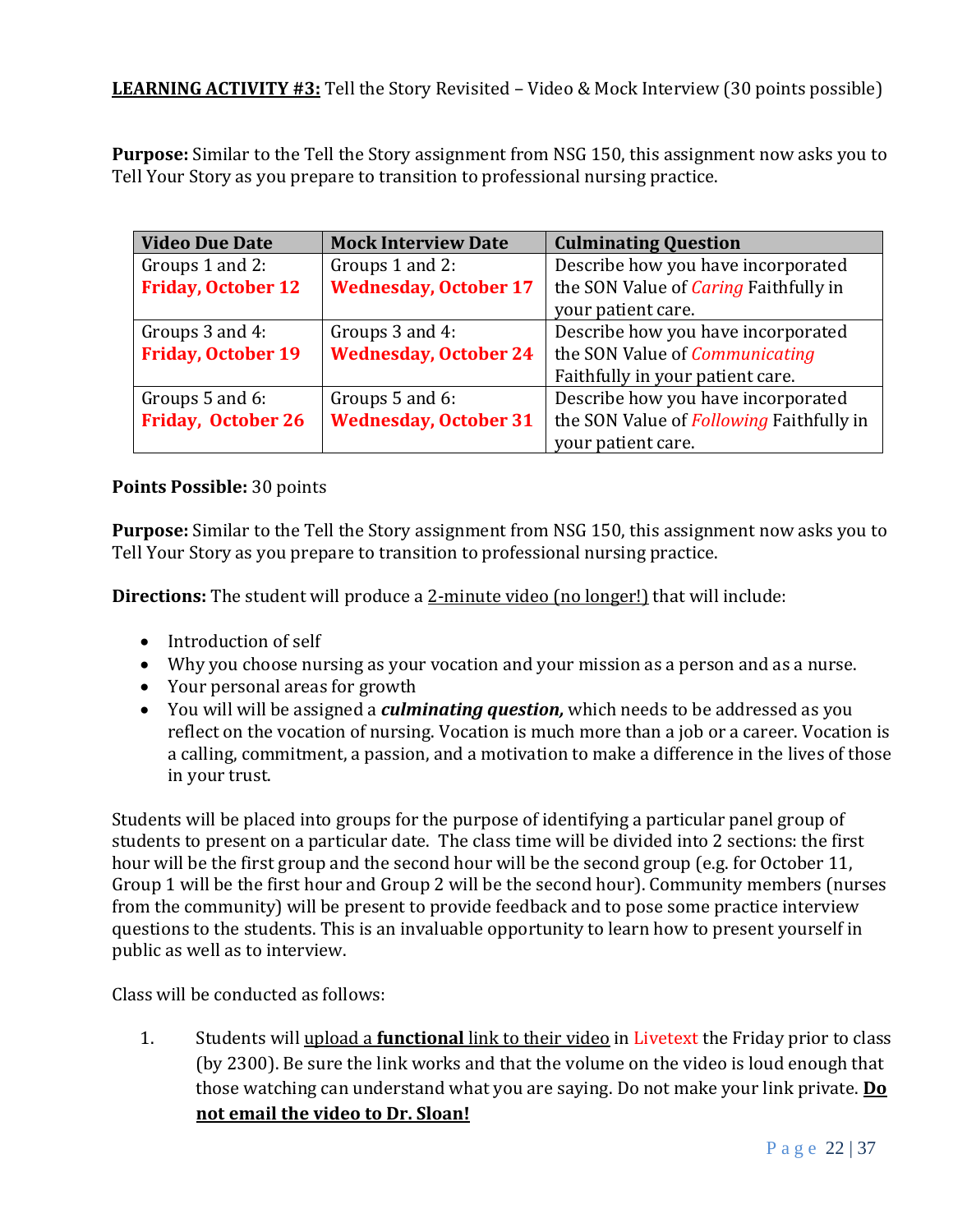- 2. Students participating in a panel discussion will arrive on time to class and should come in professional dress (look like you are going to interview because you never know if someone from the Community Panel might truly be interested in hiring you!).
- 3. Students and community members will view your video's prior to the panel time. Additionally, the videos will be shown in class.
- 4. The panel of students will be led through a dialogue/discussion by nurses from the community as well as Dr. Sloan. The nurses will share their overall impressions, ideas, and thoughts.
- 5. This is a valuable time of dialogue. Students who are on the panel should come prepared to respond to questions from community members as well as to ask questions of them.
- 6. Time will be given to allow panel members and fellow peers in the audience to ask questions of community members and to discuss questions one-one-one at the end of class.
- 7. These instructions and the grading rubric provided in the syllabus should be used as a guide for creating the contents of the video.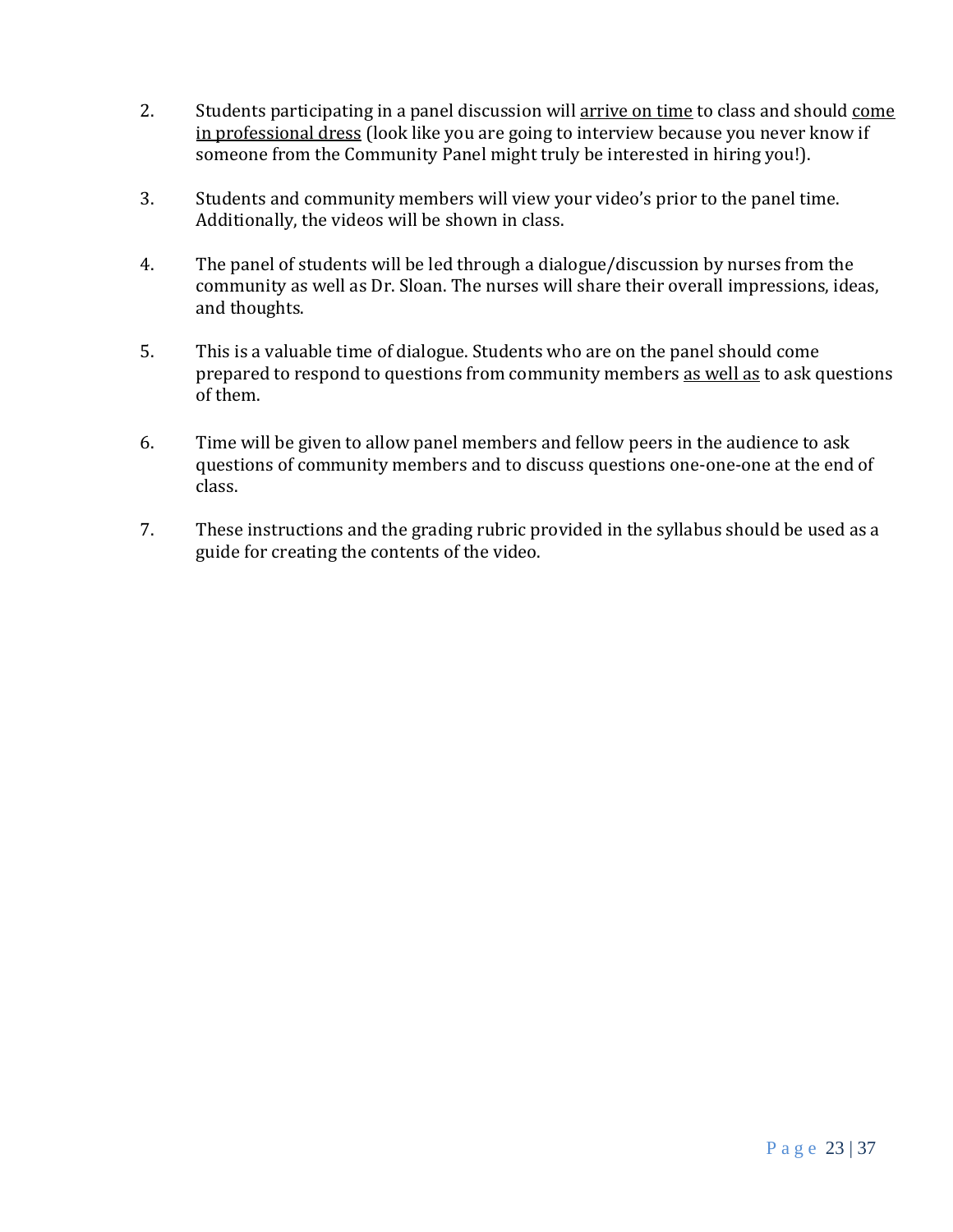| Ten The Story Rubric                                                                                                                                           |                                                      |                                                   |                                                                                                                                                                              |                                                                                                                                                                                                                                                                   |  |
|----------------------------------------------------------------------------------------------------------------------------------------------------------------|------------------------------------------------------|---------------------------------------------------|------------------------------------------------------------------------------------------------------------------------------------------------------------------------------|-------------------------------------------------------------------------------------------------------------------------------------------------------------------------------------------------------------------------------------------------------------------|--|
| <b>Student</b><br><b>Learning</b><br><b>Outcomes</b>                                                                                                           | Initial $(0 pt)$                                     | Emerging (3 pts)                                  | Developing (4 pts)                                                                                                                                                           | <b>Highly Developed (6 pts)</b>                                                                                                                                                                                                                                   |  |
| Articulate how<br>the nursing<br>curriculum and<br>GE courses have<br>shaped you in<br>developing safe,<br>and quality<br>professional<br>nursing<br>practice. | No points<br>earned if less<br>than<br>"Developing". | No points earned if<br>less than<br>"Developing". | Verbalizes basic description of<br>- early thoughts and ideas of<br>the vocation of nursing<br>- perceptions (accurate or not)<br>- review of NSG 150/250<br>journal entries | Thoughtfully articulates:<br>- a description of early thoughts<br>and ideas about the vocation of<br>nursing through GE courses and<br>SON curriculum<br>- Reflects on perceptions of nursing<br>(accurate or not?)<br>-Reflects on NSG150/250 journal<br>entries |  |
| <b>PLO 1-5</b>                                                                                                                                                 |                                                      |                                                   |                                                                                                                                                                              |                                                                                                                                                                                                                                                                   |  |
| <b>BSN Essentials:</b><br>I, VI, VIII, IX                                                                                                                      |                                                      |                                                   |                                                                                                                                                                              |                                                                                                                                                                                                                                                                   |  |

## **Tell The Story Rubric**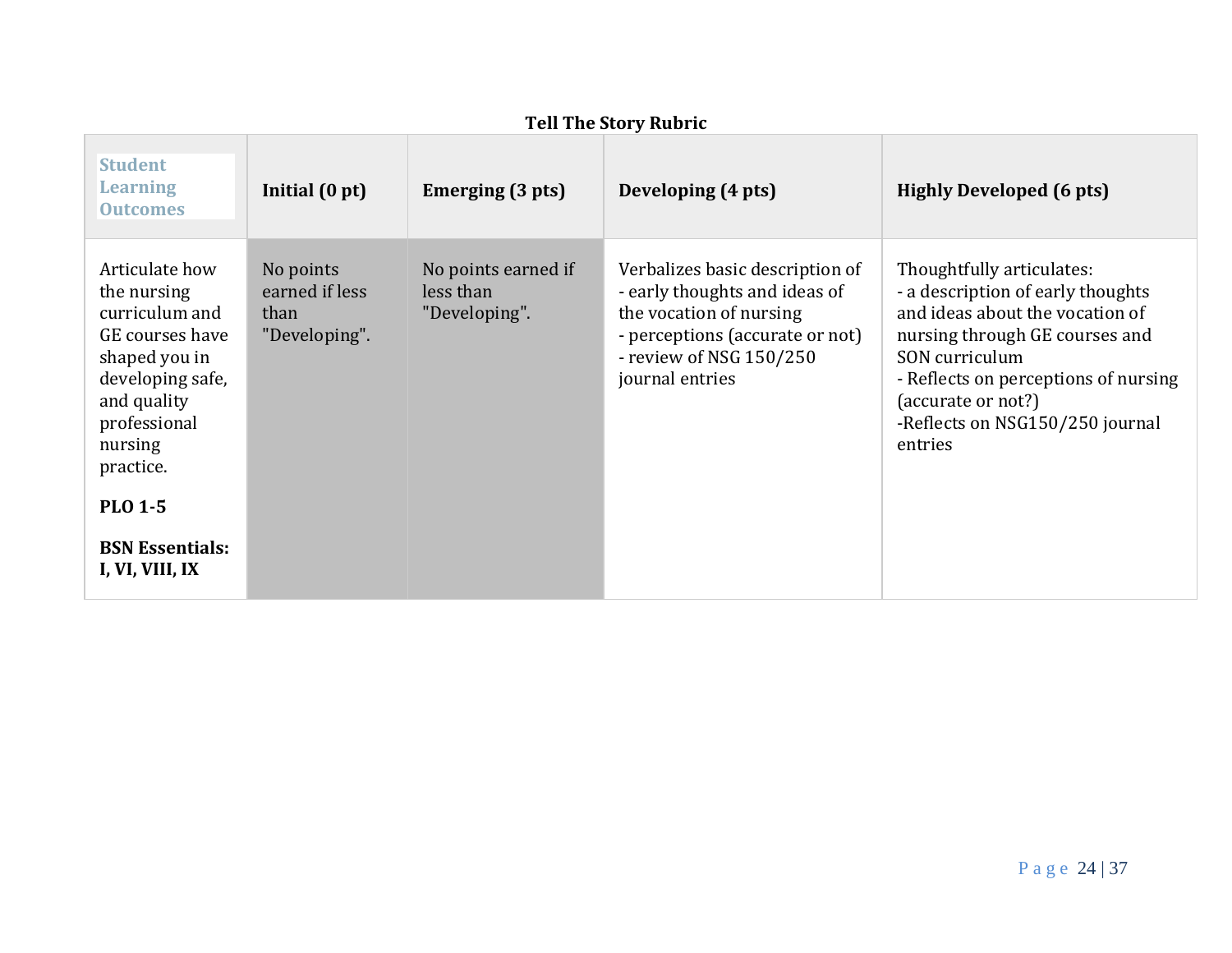| <b>Student</b><br><b>Learning</b><br><b>Outcomes</b>                                                                  | Initial (0 pt)                                         | Emerging (3 pts)                                        | Developing (4 pts)                                                                                                                                                                                     | <b>Highly Developed (6 pts)</b>                                                                                                                                                                 |
|-----------------------------------------------------------------------------------------------------------------------|--------------------------------------------------------|---------------------------------------------------------|--------------------------------------------------------------------------------------------------------------------------------------------------------------------------------------------------------|-------------------------------------------------------------------------------------------------------------------------------------------------------------------------------------------------|
|                                                                                                                       |                                                        |                                                         |                                                                                                                                                                                                        |                                                                                                                                                                                                 |
| Reflect on your<br>calling/vocation<br>of professional<br>nursing practice<br>(e.g. growth,<br>life-long<br>learning) | NO points will<br>be earned if less<br>than developing | NO points will be<br>earned if less than<br>developing. | Verbalizes basic discussion of:<br>-self as an extension of the<br>vocation of nursing<br>-vocation as a calling<br>-at least 2 areas for growth<br>-why the choice of nursing to<br>live out vocation | Thoughtfully discusses:<br>-self as an extension of the vocation of<br>nursing<br>- vocation as a calling<br>-at least 2 areas for growth<br>-why the choice of nursing to live out<br>vocation |
| <b>PLO 1-5</b><br><b>BSN</b> Essentials:<br>I, II, IV, VI, VIII,                                                      |                                                        |                                                         |                                                                                                                                                                                                        |                                                                                                                                                                                                 |
| IX                                                                                                                    |                                                        |                                                         |                                                                                                                                                                                                        |                                                                                                                                                                                                 |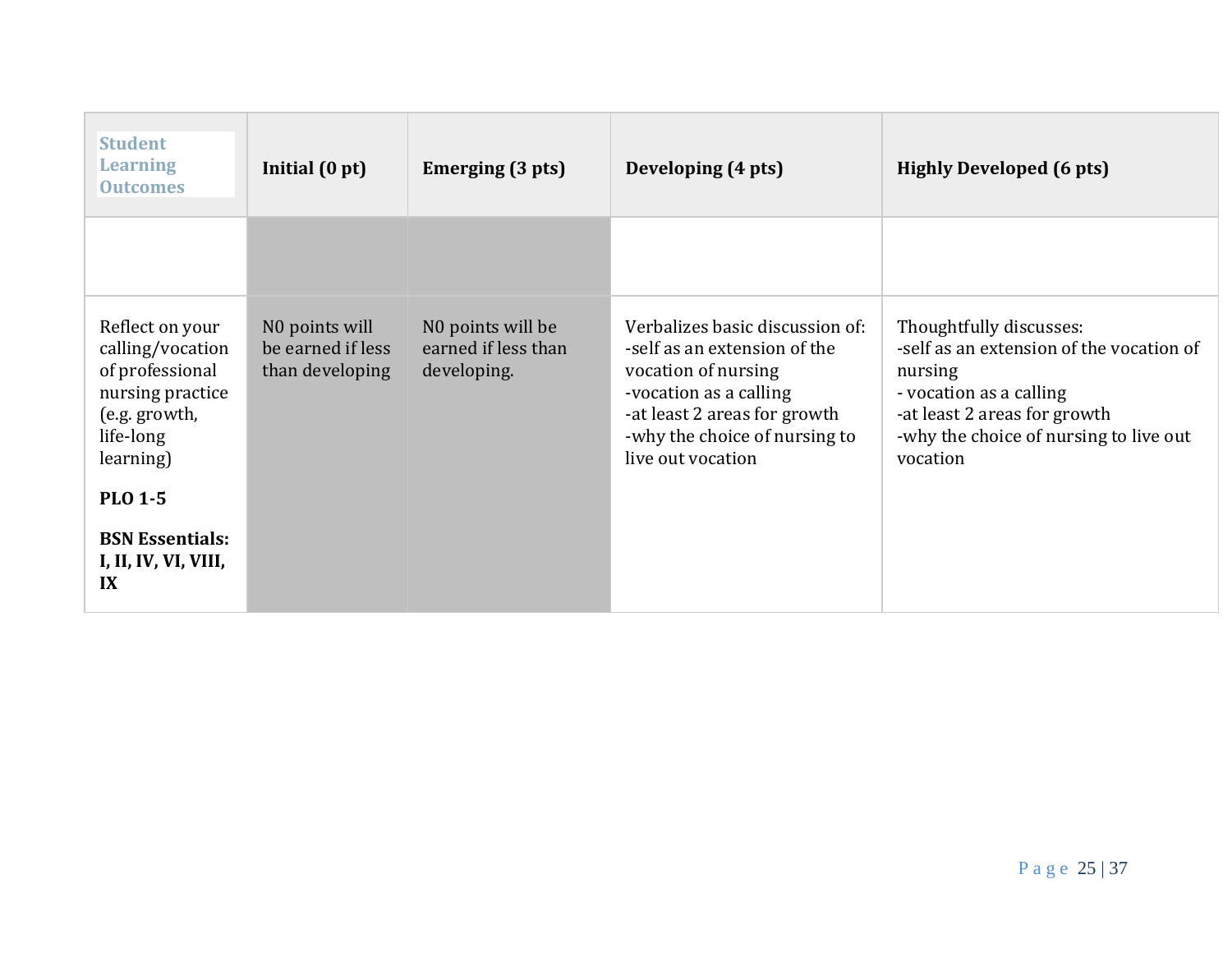| <b>Student</b><br><b>Learning</b><br><b>Outcomes</b>                                                                                                                                                                                                                            | Initial (0 pt)                                     | Emerging (3 pts)                             | Developing (4 pts)                                                                                                                                                                                                                                                                                                                                                                                                                                 | <b>Highly Developed (6 pts)</b>                                                                                                                                                                                                                                                                                                                                                                                                         |
|---------------------------------------------------------------------------------------------------------------------------------------------------------------------------------------------------------------------------------------------------------------------------------|----------------------------------------------------|----------------------------------------------|----------------------------------------------------------------------------------------------------------------------------------------------------------------------------------------------------------------------------------------------------------------------------------------------------------------------------------------------------------------------------------------------------------------------------------------------------|-----------------------------------------------------------------------------------------------------------------------------------------------------------------------------------------------------------------------------------------------------------------------------------------------------------------------------------------------------------------------------------------------------------------------------------------|
| Articulate how<br>your PLNU<br>education has<br>influenced your<br>professional<br>nursing practice<br>and how you<br>will live-out this<br>awareness (e.g.<br>values, faith,<br>ethics, nursing<br>standards of<br>care)<br><b>PLO 1-5</b><br><b>BSN Essentials:</b><br>$I-IX$ | No points<br>earned if less<br>than<br>developing. | No points earned if<br>less than developing. | Briefly discusses how you will<br>"live out" the assigned SON<br>Faithfully assigned to you as<br>part of professional practice<br>and nursing excellence:<br>- incorporates a reflective<br>discussion of the SON<br>Faithfully<br>-incorporates life-long<br>learning as it relates to the<br>assigned SON Faithfully<br>-discuss how you will<br>incorporate care of the<br>vulnerable in society as part<br>of the assigned SON<br>Faithfully. | Thoughtfully discusses how you will<br>"live out" the assigned SON Faithfully<br>assigned to you as part of professional<br>practice and nursing excellence.<br>-incorporates a reflective discussion<br>of the SON Faithfully<br>-incorporates life-long learning as it<br>relates to the assigned SON Faithfully<br>-discuss how you will incorporate<br>care of the vulnerable in society as<br>part of the assigned SON Faithfully. |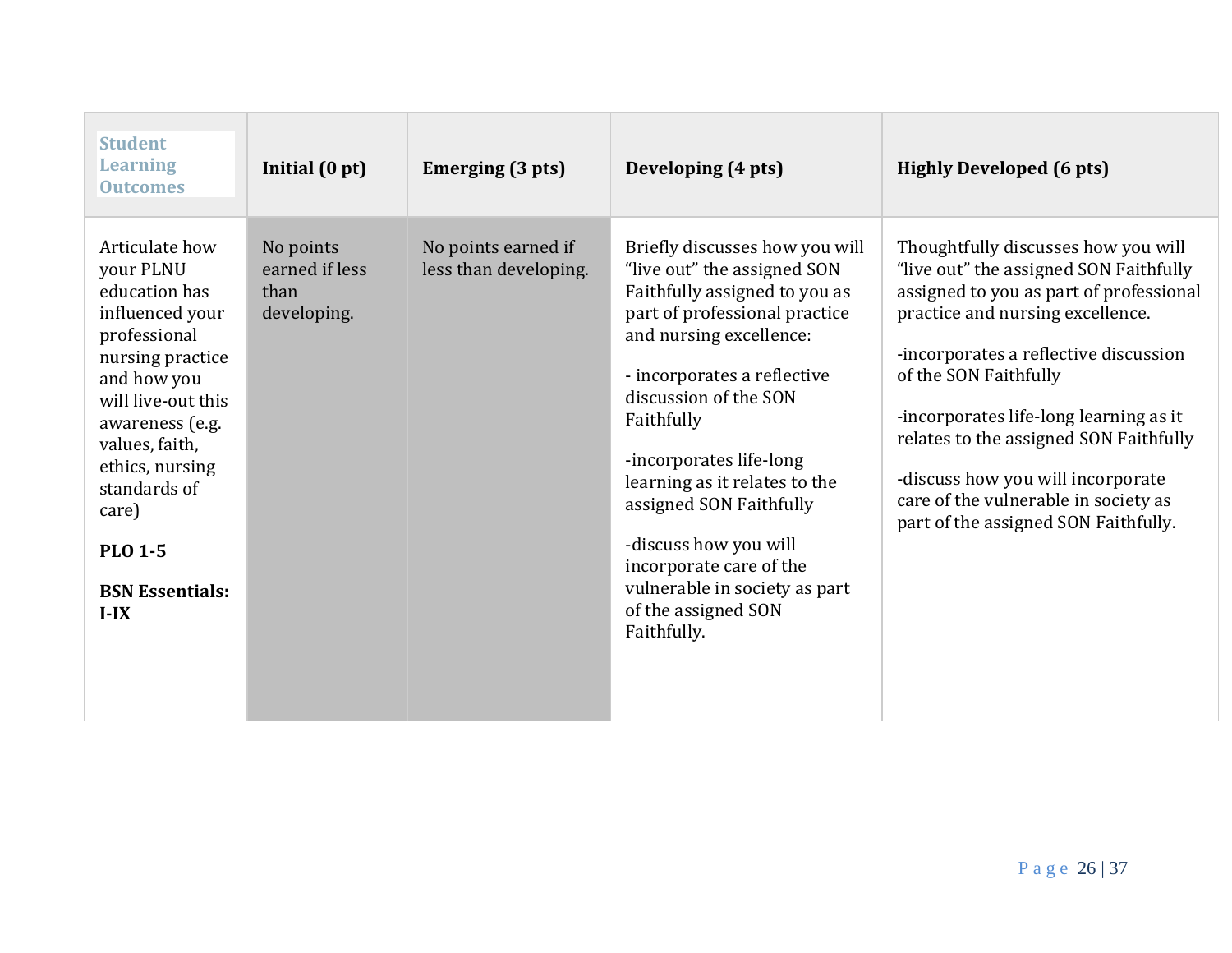| <b>Student</b><br><b>Learning</b><br><b>Outcomes</b>                                                                                                                                                                                                                     | Initial (0 pt)                                                                                | Emerging (3 pts)                                                                        | Developing (4 pts)                                            | <b>Highly Developed (6 pts)</b>                                                                                                                                                                                                                                                                                                                       |
|--------------------------------------------------------------------------------------------------------------------------------------------------------------------------------------------------------------------------------------------------------------------------|-----------------------------------------------------------------------------------------------|-----------------------------------------------------------------------------------------|---------------------------------------------------------------|-------------------------------------------------------------------------------------------------------------------------------------------------------------------------------------------------------------------------------------------------------------------------------------------------------------------------------------------------------|
| Utilizing GE and<br>SON curriculum<br>and<br>experiences,<br>incorporate<br>effective<br>communication<br>utilizing a<br>variety of<br>resources (e.g.<br>self, technology)<br><b>PLO 1-5</b><br><b>BSN</b> Essentials:<br>I, II, IV, VI, VIII,<br>$\mathbf{I}$ <b>X</b> | No points.<br>Response to<br>question(s)<br>lacked basic<br>content or were<br>inappropriate. | No points. Response<br>to question(s) lacked<br>basic content or were<br>inappropriate. | Includes 8 of the 9 criteria<br>listed under highly developed | Includes $(n=9)$ :<br>- introduction of self<br>-speech clear and non-rushed<br>-professional attire<br>-professional setting/environment<br>-professional verbiage<br>-avoids "um", "like", and/or speech<br>fillers<br>- eye contact engaging<br>-stays within the 2 minute time frame<br>- uploaded video to Livetext prior to<br>stated due date. |
| Incorporate<br>your awareness<br>of professional<br>nursing<br>standards<br><b>PLO 1-5BSN</b><br><b>Essentials: I-IX</b>                                                                                                                                                 | No points.<br>Response to<br>question(s)<br>lacked basic<br>content or were<br>inappropriate. | No points. Response<br>to question(s) lacked<br>basic content or were<br>inappropriate. | Met 2 of 3 criteria                                           | Panel Mock Interview (3 criteria)<br>-Dressed professionally<br>- Arrived on time<br>- Thoughtfully and articulately<br>responded to community<br>members' questions.                                                                                                                                                                                 |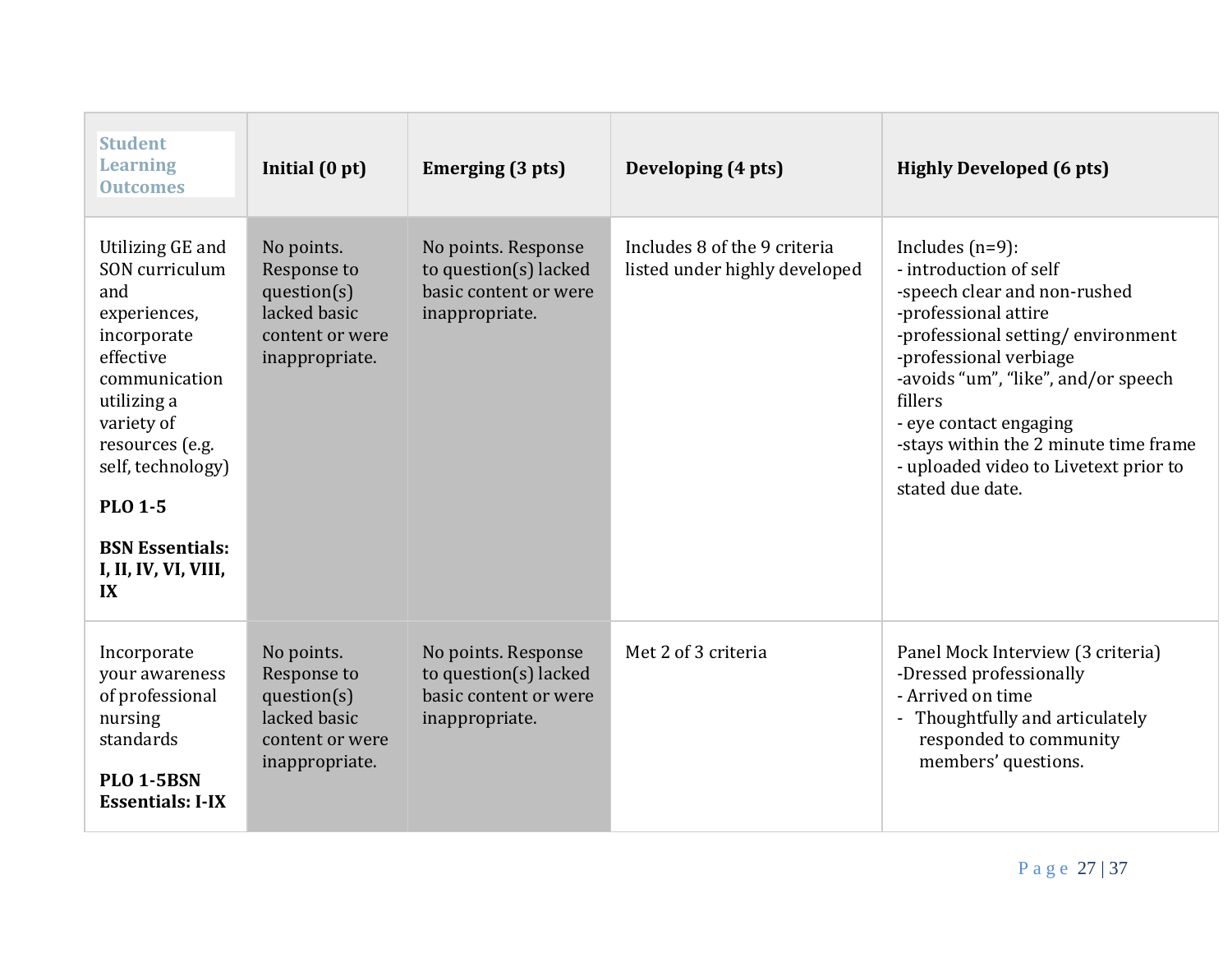**LEARNING ACTIVITY #4:** Leadership Meeting Reflection & Proof of Attendance (12 points to NSG 480).

**Purpose:** To expose the student to leadership and management concepts such as committee structure, group dynamics, decision making and policy making. Attendance of a professional committee meeting is required on an **annual** basis for each student. Seniors complete the requirement in NSG481. Please journal about a significant issue addressed during the meeting. Address each of the sections listed in the rubric – use these sections as headers to assist the reader in identifying key content. The bulleted prompts are there to guide you through each section of your 1-2 page guided reflection of the leadership meeting you added.

**DUE:** TBD, 1700, Uploaded to Canvas

#### **NOTE:**

• For the guided reflection, you may use 1st person narrative during the journal since you are reflecting on your lessons learned and personal clinical experiences.

#### **Leadership Requirements:**

- Students will submit Leadership Meeting Attendance Verification Document to instructor.
- Students are to complete a journal reflection discussing the experience.
- Students are to complete the below attendance verification form and journal reflection.
- Upload these items to ePortfolio.

#### **Attendance includes:**

- Professional meeting OR
- Volunteering as a Class Representative

#### **Examples of professional meetings can include, but are not limited to**:

- Hospital committee meetings (may not be a work-related committee meeting)
- Hospice/Palliative Nursing
- Sigma Theta Tau
- City Council
- Home Owner's Association
- PLNU School of Nursing meetings
- Professional Nursing Association meeting (Holistic Nurses Association, American Psychiatric Nurses Association, etc.)

**Documentation:** Documented proof of attendance is required. CNSA and pinning committee meetings are not acceptable. Meetings related to current employment are not acceptable. Please see your faculty for more ideas of acceptable committee meetings. **Please complete the table below each year after attending a leadership meeting and turn into your instructor. Verify attendance by obtaining the signature of an attending professional member.**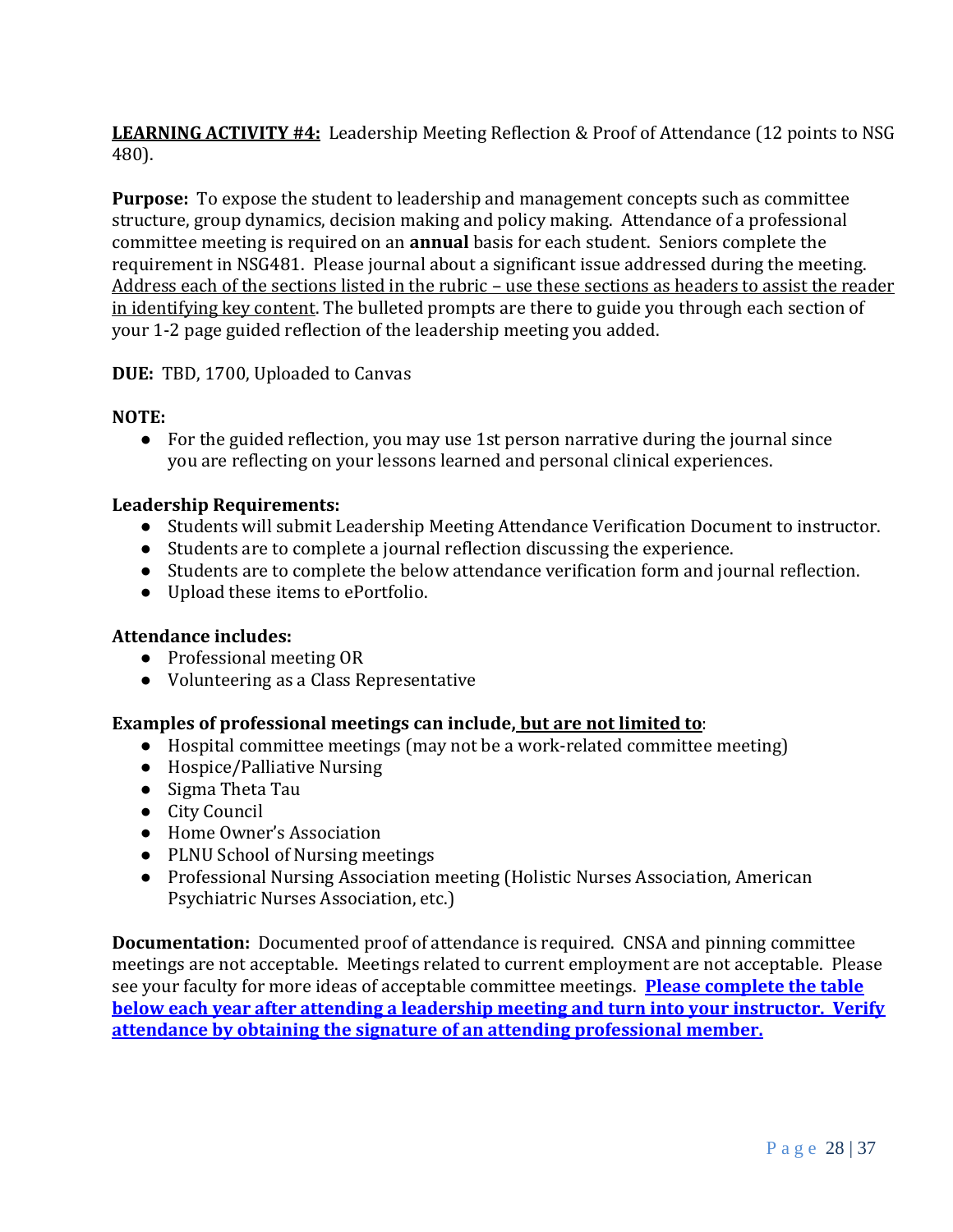#### **Proof of Professional Meeting Attendance** Name of Student Signature of Student Year (SO/JR/SR/RN) Date of Meeting # of Hours | Name of Meeting Focus of Meeting Verification Signature

**(Attach this to your Professional Meeting Attendance Reflection and Rubric)**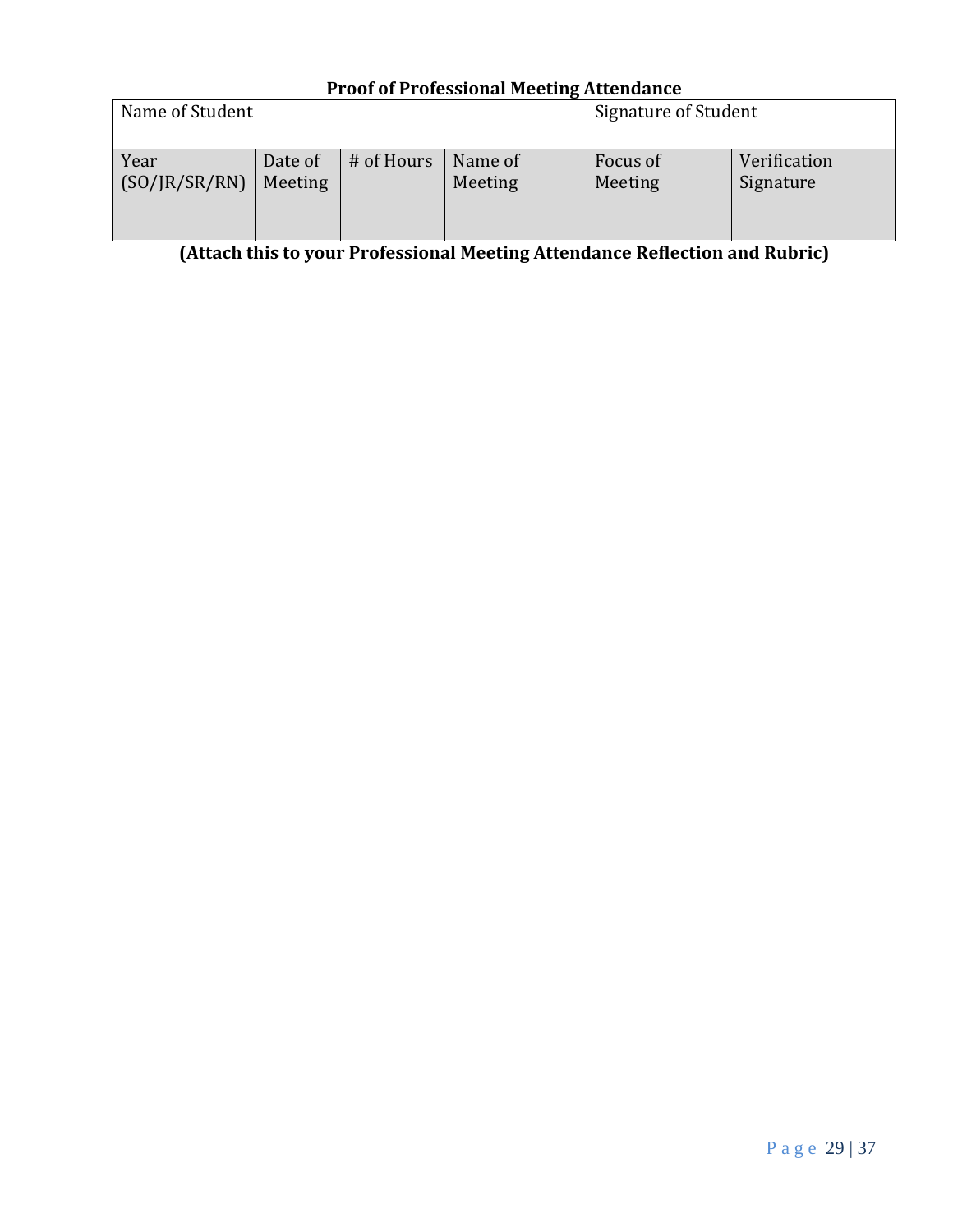| <b>Student</b>     | <b>Initial</b>    | <b>Emerging</b>   | <b>Developing</b>    | <b>Highly Developed</b>                              |
|--------------------|-------------------|-------------------|----------------------|------------------------------------------------------|
| Learning           |                   |                   |                      |                                                      |
| <b>Outcomes</b>    |                   |                   |                      |                                                      |
| Description of     | N0 points will    | NO points will    | 2 points             | 3 points                                             |
| the Leadership     | be earned         | be earned         |                      | Addresses 3 of the 3 criteria                        |
| Meeting-           | No response       | No response       | Addresses 2 of the 3 | <b>Meeting Context:</b>                              |
| Context &          | to question $(s)$ | to question $(s)$ | areas in the         | Describe the meeting- name, location, purpose,       |
| Identification     | or lack of        | or lack of        | "Highly Developed"   | attendees.                                           |
| of Issue           | basic content     | basic content     | column               | Issue Discussed:                                     |
| Discussed          | and               | and               |                      | Provide an overview of an issue that was             |
|                    | discussion        | discussion        |                      | discussed during the meeting.                        |
| <b>PLO 5</b>       |                   |                   |                      | Describe if the issue was a curriculum issue, policy |
| <b>BSN</b>         | Submitted         | Submitted         |                      | issue, and/or change proposal.                       |
| <b>Essentials:</b> | beyond due        | beyond due        |                      |                                                      |
| VI                 | date/time         | date/time         |                      |                                                      |
| Personal           | N0 points will    | N0 points will    | 2 points             | 3 points                                             |
| Reactions &        | be earned         | be earned         | Addresses 2 of the 3 | Addresses 3 of the 3 criteria                        |
| Evaluation of      | No response       | No response       | areas in the         | What were your thoughts and feedings related to      |
| the Issue          | to question(s)    | to question $(s)$ | "Highly Developed"   | the issue during the discussion?                     |
| Discussed.         | or lack of        | or lack of        | column               | What were the positive aspects of the issue          |
| Description of     | basic content     | basic content     |                      | discussed? Provide rationale.                        |
| what you were      | and               | and               |                      | What were the negative aspects of the issue          |
| thinking and       | discussion        | discussion        |                      | discussed? Provide rationale.                        |
| feeling. Use the   |                   |                   |                      |                                                      |
| following          | Submitted         | Submitted         |                      |                                                      |
| questions to       | beyond due        | beyond due        |                      |                                                      |
| guide your         | date/time         | date/time         |                      |                                                      |
| description as     |                   |                   |                      |                                                      |
| applicable.        |                   |                   |                      |                                                      |
| <b>PLO 5</b>       |                   |                   |                      |                                                      |

# **GRADING RUBRIC: Professional Meeting Attendance Reflection**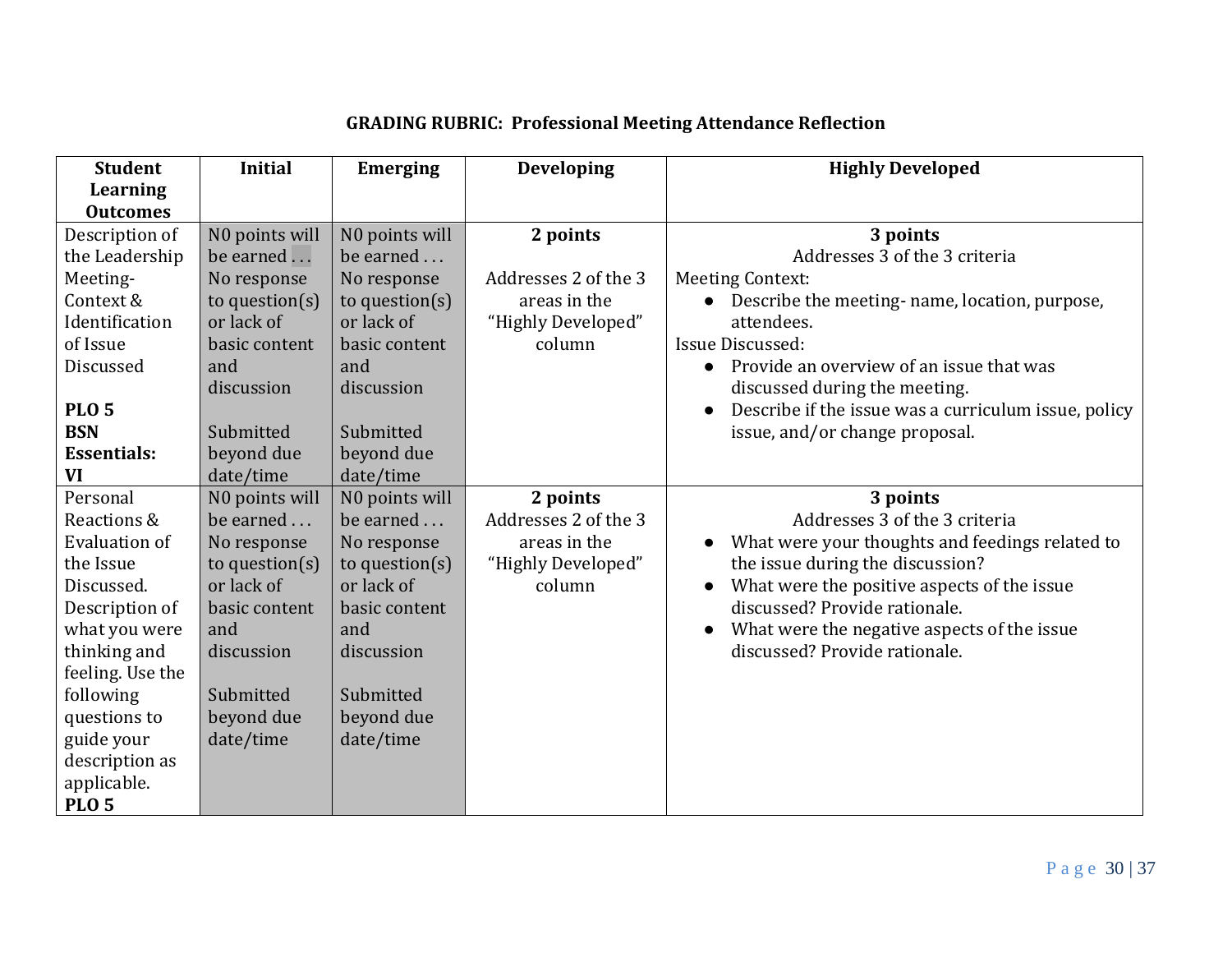| <b>BSN</b>                   |                                 |                                 |                              |                                                                                                  |
|------------------------------|---------------------------------|---------------------------------|------------------------------|--------------------------------------------------------------------------------------------------|
| <b>Essentials: VI</b>        |                                 |                                 |                              |                                                                                                  |
| <b>Student</b>               | <b>Initial</b>                  | <b>Emerging</b>                 | <b>Developing</b>            | <b>Highly Developed</b>                                                                          |
| Learning                     |                                 |                                 |                              |                                                                                                  |
| <b>Outcomes</b>              |                                 |                                 |                              |                                                                                                  |
| Analysis of the              | N0 points will                  | NO points will                  | 2 points                     | 3 points                                                                                         |
| Situation                    | be earned                       | be earned                       | Addresses 2 of the 3         | Addresses 3 of the 3 criteria                                                                    |
|                              | No response                     | No response                     | areas in the "               | Identify a leadership or management                                                              |
| <b>PLO 5</b>                 | to question $(s)$               | to question(s)                  | <b>Highly Developed"</b>     | concept/theory demonstrated during the meeting.                                                  |
| <b>BSN</b>                   | or lack of                      | or lack of                      | column                       | What specific aspects of the leadership or                                                       |
| <b>Essentials:</b>           | basic content                   | basic content                   |                              | management concept/theory were demonstrated                                                      |
| <b>VI</b>                    | and                             | and                             |                              | during the meeting?                                                                              |
|                              | discussion                      | discussion                      |                              | Incorporate/Integrate two text/ATI/journal                                                       |
|                              |                                 |                                 |                              | theory/references into the body of the paper as it                                               |
|                              | Submitted                       | Submitted                       |                              | supports the leadership or management                                                            |
|                              | beyond due                      | beyond due                      |                              | concept/theory demonstrated during the meeting.                                                  |
|                              | date/time                       | date/time                       |                              |                                                                                                  |
| Conclusion.                  | N0 points will                  | N0 points will                  | 2 points                     | 3 points                                                                                         |
| Identify your                | be earned                       | be earned                       | Addresses 2 of the 3         | Addresses 3 of the 3 criteria                                                                    |
| lessons                      | No response                     | No response                     | areas in the                 | What did you learn as a result of the situation?<br>What were lessons learned?                   |
| learned, how                 | to question $(s)$<br>or lack of | to question $(s)$<br>or lack of | "Highly Developed"<br>column |                                                                                                  |
| you will                     |                                 | basic content                   |                              | Do you need to modify your beliefs, assumptions,                                                 |
| incorporate<br>what you have | basic content<br>and            | and                             |                              | and attitudes? If this situation were to occur again,<br>how will you act similarly/differently? |
| learned today                | discussion                      | discussion                      |                              | How has the situation influenced your practice?                                                  |
| into your                    |                                 |                                 |                              |                                                                                                  |
| nursing                      | Submitted                       | Submitted                       |                              |                                                                                                  |
| practice.                    | beyond due                      | beyond due                      |                              |                                                                                                  |
|                              | date/time                       | date/time                       |                              |                                                                                                  |
| <b>PLO 5</b>                 |                                 |                                 |                              |                                                                                                  |
| <b>BSN</b>                   |                                 |                                 |                              |                                                                                                  |
| <b>Essentials:</b>           |                                 |                                 |                              |                                                                                                  |
| <b>VI</b>                    |                                 |                                 |                              |                                                                                                  |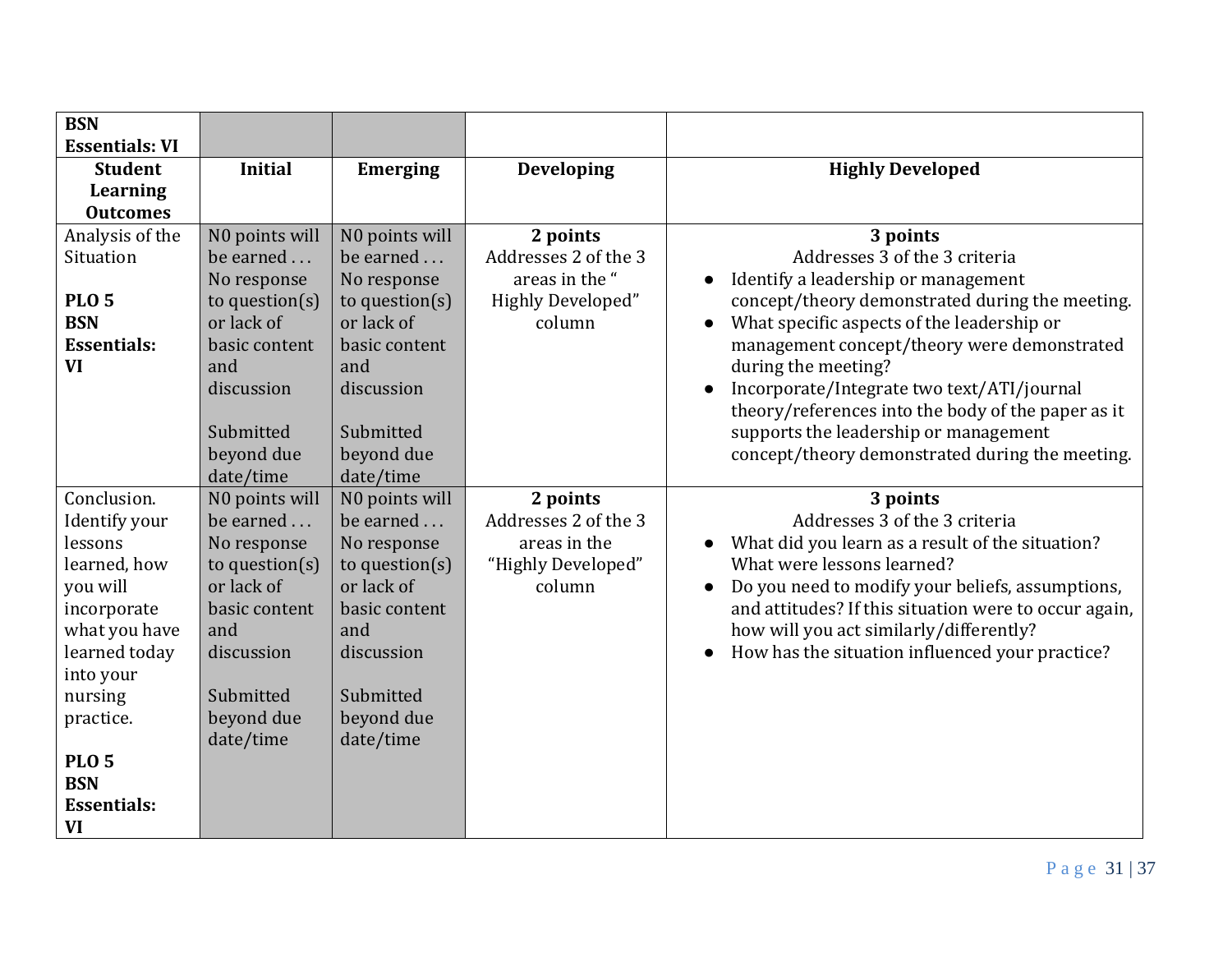| <b>Student</b>     | <b>Initial</b>    | <b>Emerging</b>   | <b>Developing</b>    | <b>Highly Developed</b>                                    |
|--------------------|-------------------|-------------------|----------------------|------------------------------------------------------------|
| Learning           |                   |                   |                      |                                                            |
| <b>Outcomes</b>    |                   |                   |                      |                                                            |
| Professional       | NO points will    | NO points will    | 2 points             | 3 points                                                   |
| Writing            | be earned         | be earned         | Addresses 2 of the 3 | Addresses 3 of the 3 criteria                              |
|                    | No response       | No response       | areas in the         | Correct grammar/spelling with less than 3 errors.          |
| <b>PLO 1-5</b>     | to question $(s)$ | to question $(s)$ | "Highly Developed"   | APA format (6 <sup>th</sup> ed.) Title page, page numbers, |
| <b>BSN</b>         | or lack of        | or lack of        | column               | running head, headers, citations, references.              |
| <b>Essentials:</b> | basic content     | basic content     |                      | Clearly understood<br>$\bullet$                            |
| I, III, IV, VIII,  | and               | and               |                      |                                                            |
| IX                 | discussion        | discussion        |                      |                                                            |
|                    |                   |                   |                      |                                                            |
|                    | Submitted         | Submitted         |                      |                                                            |
|                    | beyond due        | beyond due        |                      |                                                            |
|                    | date/time         | date/time         |                      |                                                            |
|                    |                   |                   |                      | <b>Total Points:</b><br>/15                                |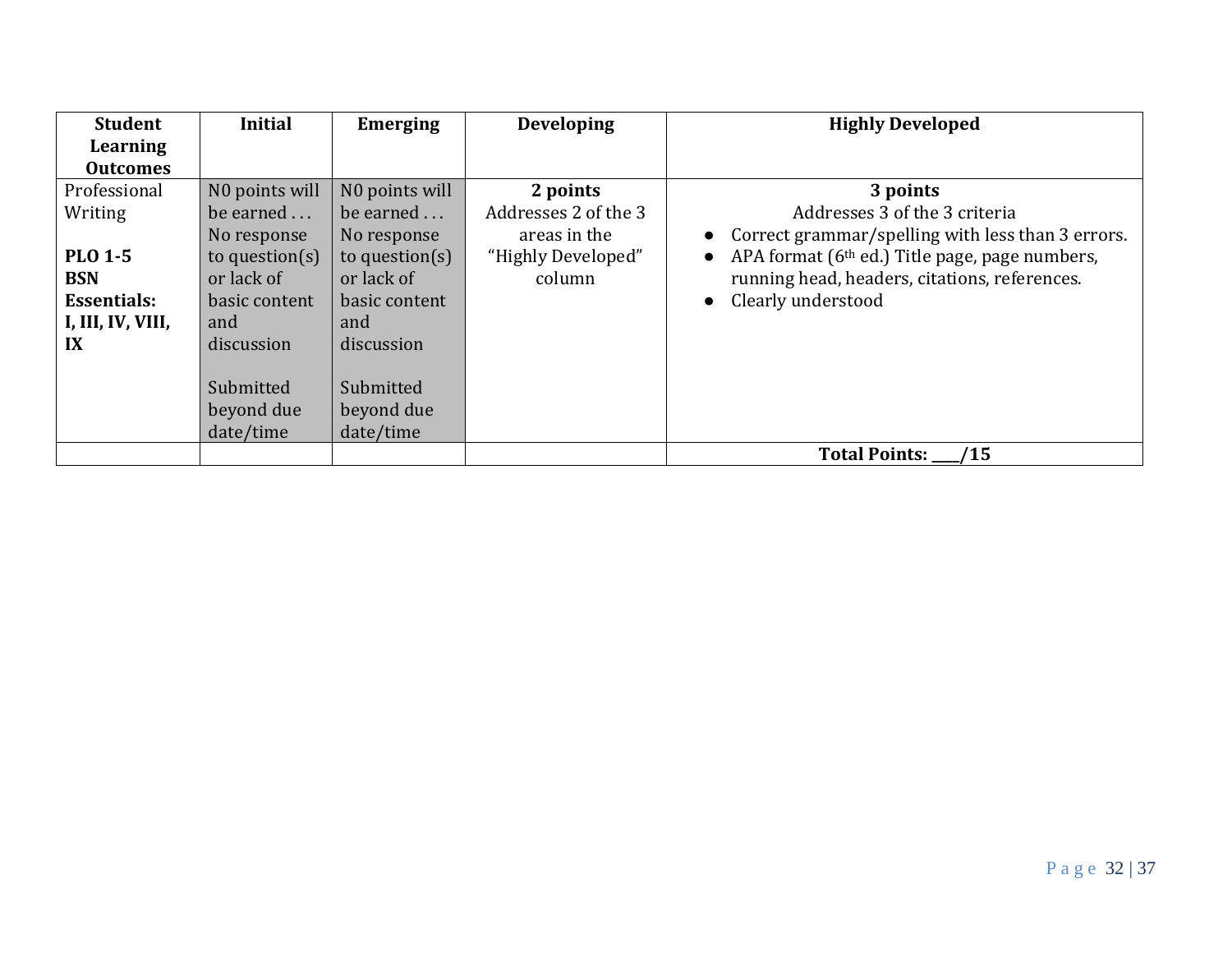## **LEARNING ACTIVITY #5:** StrengthsQuest Retake

**Purpose:** to evaluate the way that your strengths have changed or reordered over time and to reflect upon the value of these strengths as they apply to your upcoming transition to nursing practice.

#### **Directions:**

1. Compare your old Strengths to your new Strengths (nothing required in writing, just look at them).

2. Review your Strengths Insight Report. Underline or highlight the phrases or sentences that resonate with you, that sound like who you are! Upload this annotated version to Canvas. You can use CamScanner to turn it into a .pdf for easy upload.

3. Read Chapter 10: Strengths and Career Planning section of the StrengthsQuest book (this book can be found in Canvas). Use the Talent sheets provided in Chapter 10 of the SQ book to identify at least 2 items that you can apply to your impending career transition.

4. Lastly, in your own words, discuss 3 of your strengths identified in this most recent attempt. How do these describe or NOT describe you? What insights have you gained by reviewing these strengths as compared to your previously identified strengths? What do you think has changed in your life? What suggestions from the Talent sheets make sense to you, that you might apply towards a career? This should be a 2 page minimum reflection. Post to Canvas.

**Turn in to Canvas :** 1) Annotated SQ Insight Report and 2) SQ Reflection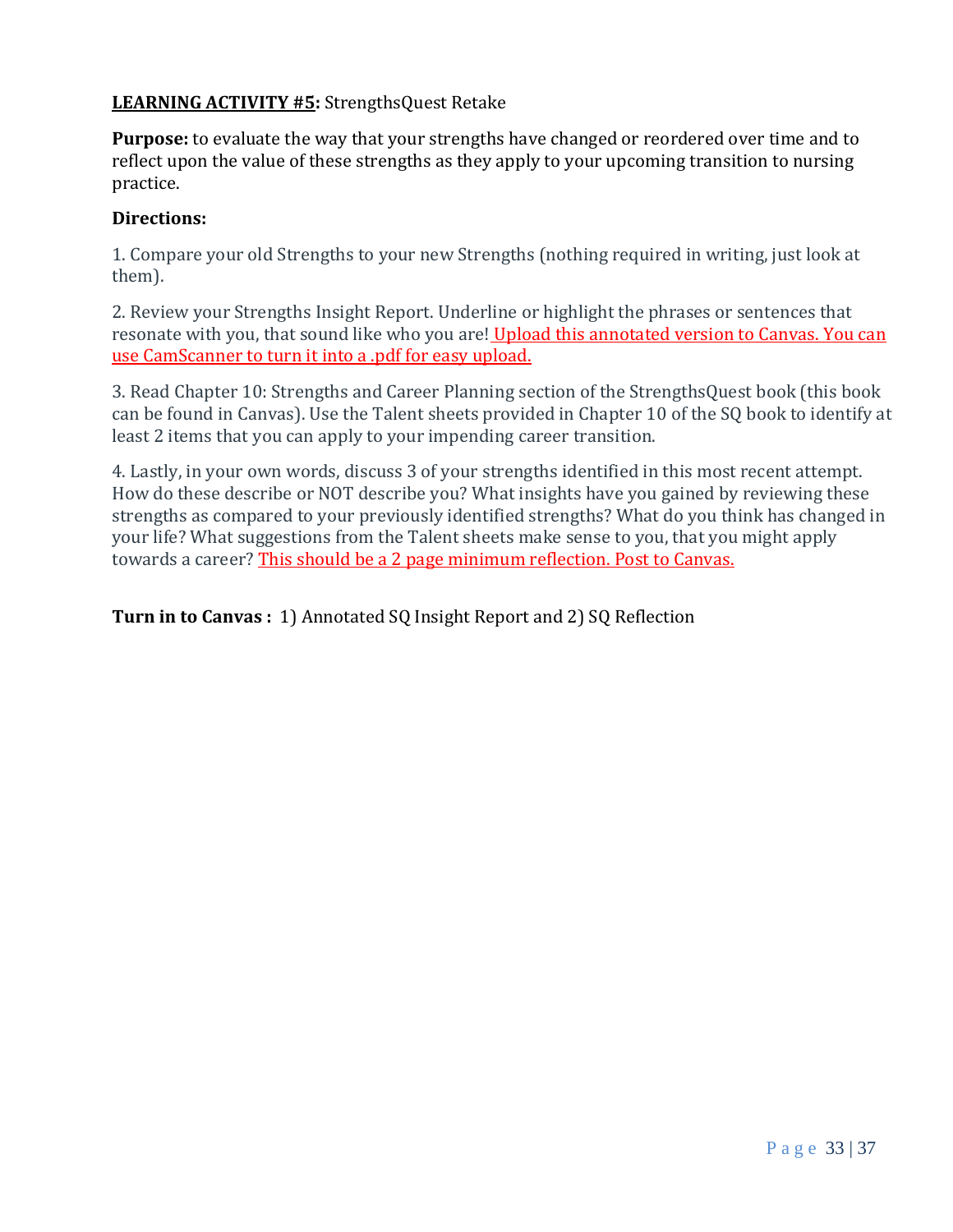#### **Wednesday, August 29, 2018**

**TOPIC:** Orientation to Course

**Student Learning Outcomes:** Upon completion of this class, using assigned readings, classroom discussion and activities, the student will be able to:

- 1. Describe course purpose and format.
- 2. Reflect on:
	- Professional practice
	- Life-long learning
	- Nursing as vocation
	- Care of self
- 3. Discuss Strengths Quest, Creative Project Revisited and Tell the Story

#### **Preparation:**

**Text:** Shelly & Miller, general overview **Copy of the syllabus**

#### **Wednesday, September 19, 2018**

**\_\_\_\_\_\_\_\_\_\_\_\_\_\_\_\_\_\_\_\_\_\_\_\_\_\_\_\_\_\_\_\_\_\_\_\_\_\_\_\_\_\_\_\_\_\_\_\_\_\_\_\_\_\_\_\_\_\_\_\_\_\_\_\_\_\_\_\_\_\_\_\_\_\_\_\_\_\_\_\_\_\_\_\_\_\_\_\_\_\_\_\_\_\_\_\_\_**

TOPIC: The Unseen Environment

**Student Learning Outcomes:** Upon completion of this class, using assigned readings, classroom discussion and activities, the student will be able to:

- 1. Articulate how verbal and non-verbal communication skills are essential to providing quality patient care.
- 2. Describe how advocacy is crucial for professional nursing practice.
- 3. Articulate the awareness of the *unseen environment* on the holistic nursing care.
- 4. Reflect upon how self-care practices affect care of the client/patient.

**Preparation:** Shelly & Miller, Chapter 8, "The Unseen Environment"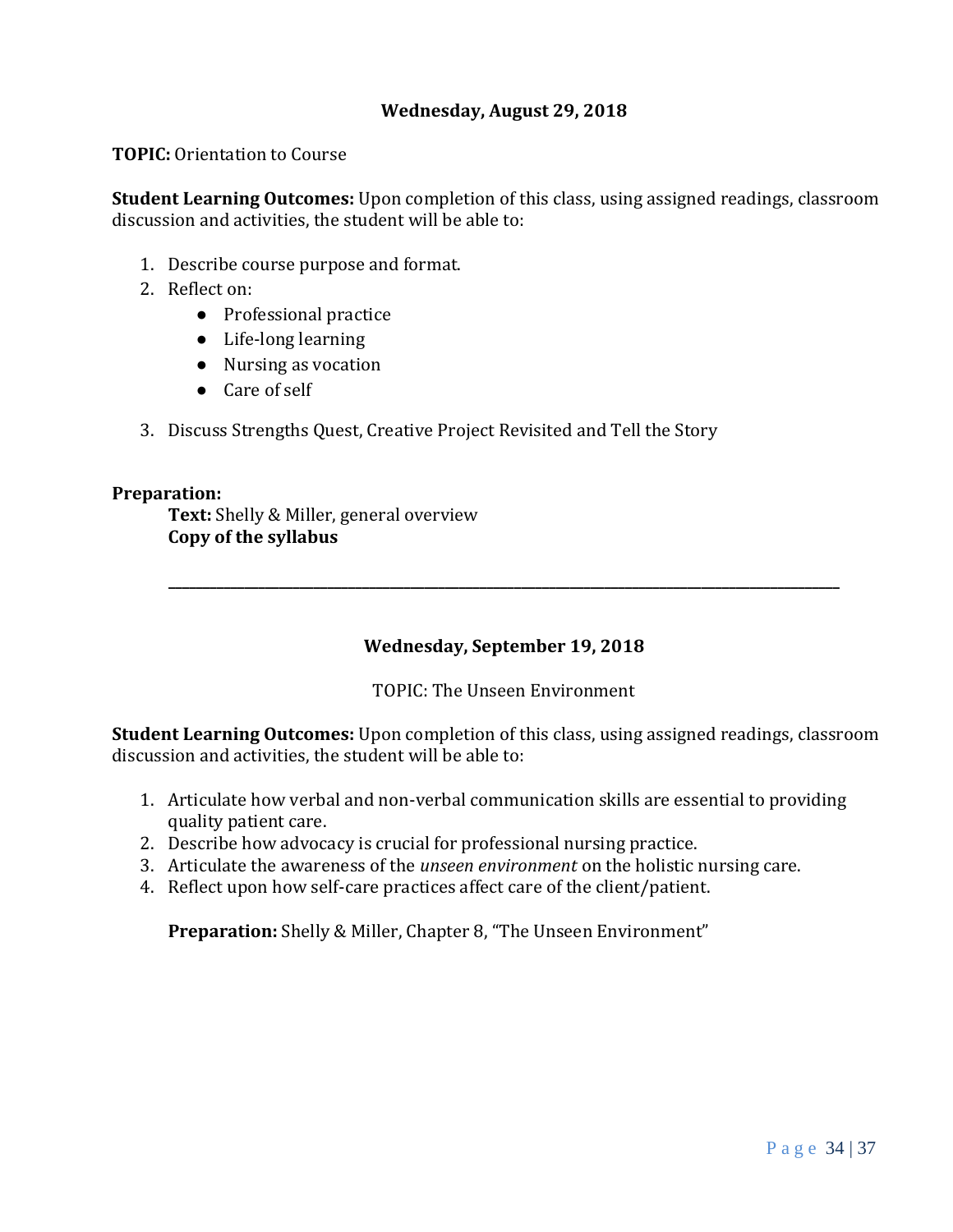## **Wednesday, September 26**

#### **TOPIC: Strengths Quest**

**Student Learning Outcomes:** Upon completion of this class, using assigned readings, classroom discussion and activities, the student will be able to:

- 1. Identify your current top 5 strengths by retaking Strengths Quest using the code provided.
- 2. Compare new strengths to old strengths.
- 3. Reflect on your strengths as they apply to your career choice and area(s) of interest
- 4. Reflect upon how SQ results can be applied to everyday life and career.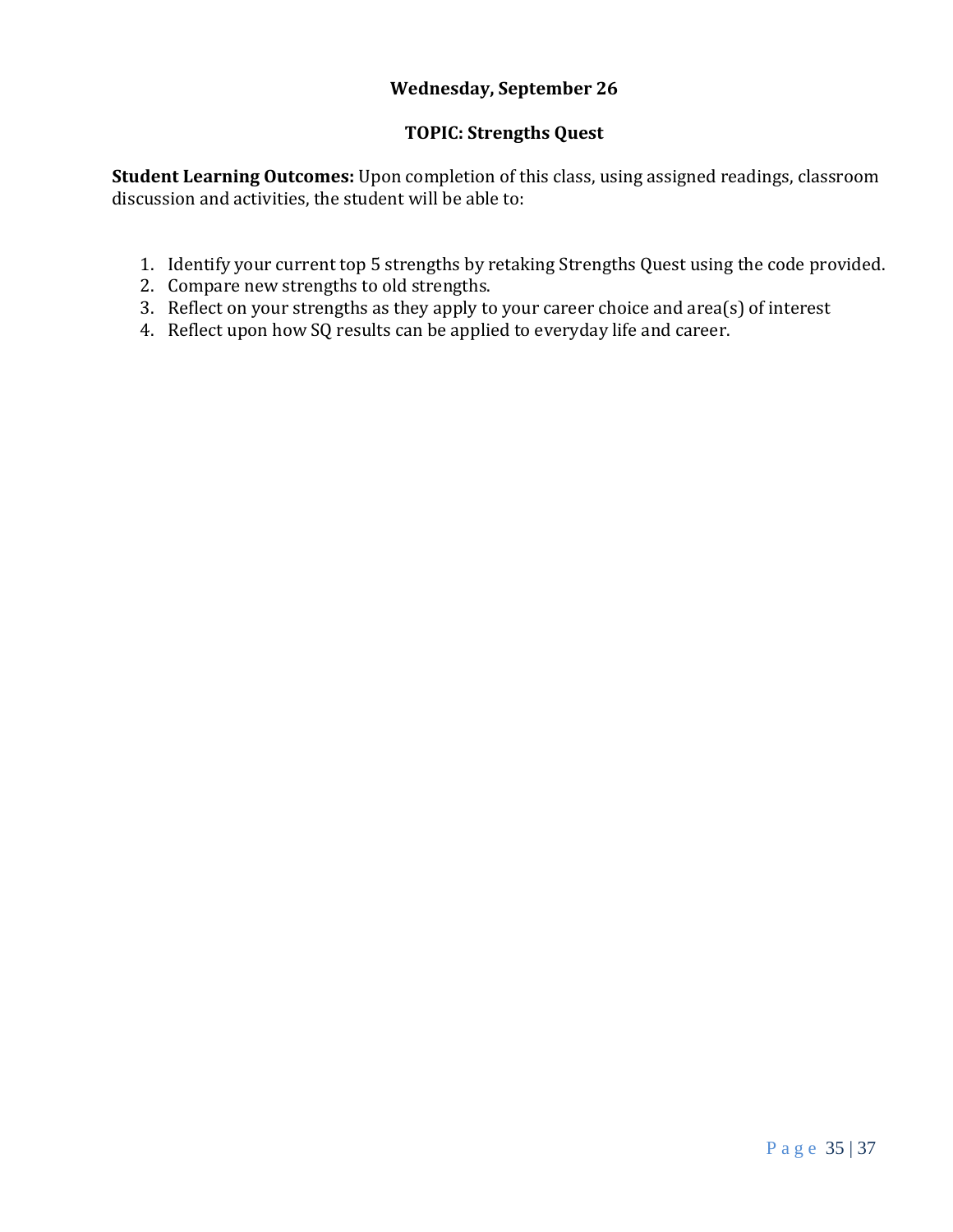#### **Wednesday, October 17, 24 & 31**

#### TOPIC: *Tell the Story (Video & Mock Interviews)*

**Student Learning Outcomes:** Upon completion of this class, using assigned readings, classroom discussion and activities, the student will be able to:

- 1. Reflect on perceptions while in NSG 150/250 regarding the vocation of nursing
- 2. Describe learned realities regarding the vocation of nursing to this point.
- 3. Discuss assigned **culminating question**.
- 4. Use verbal and nonverbal information to *Tell The Story*
- 5. Respond to questions from community members in a professional manner.
- 6. Upload evidence of this project/revisited project to LiveText

#### **See Required Learning Activity:** Tell the Story for specific directions/grading rubric

Each Tell the Story session discussion will include issues related to Transition to the RN Role/Capstone Culmination

**Student Learning Outcomes:** Upon completion of this class, using assigned readings, classroom discussion and activities, the student will be able to:

1. Articulate how the course informed the student's perception of themselves and their readiness for a nursing career.

2. Discuss the need for Sabbath Rest and identify specific methods of self-care that lead to healthy work life balance.

3. Analyze the distinctive of a Christian nurse.

**Preparation:** Shelly & Miller: Page 245 – 260.